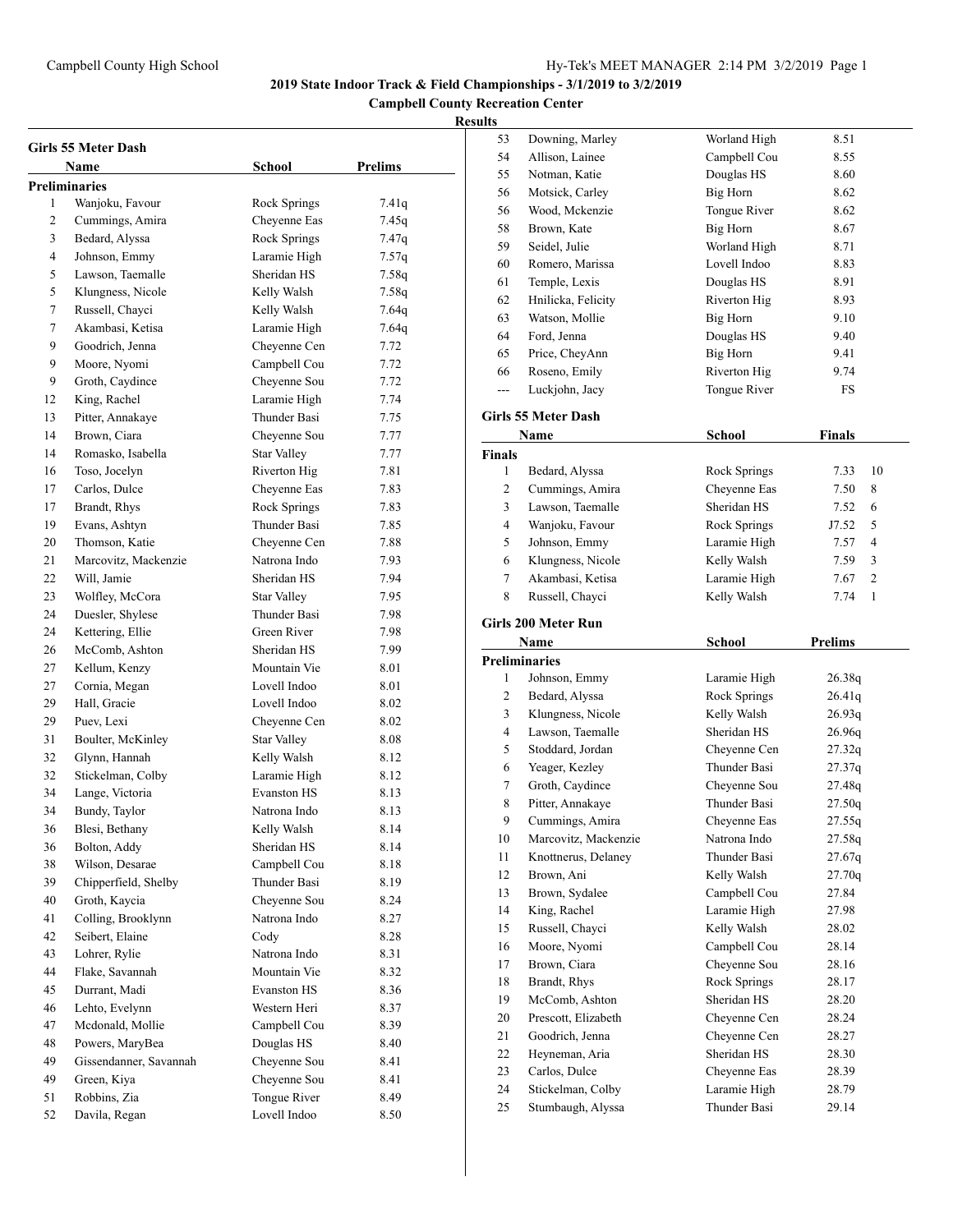# Campbell County High School Hy-Tek's MEET MANAGER 2:14 PM 3/2/2019 Page 2

**2019 State Indoor Track & Field Championships - 3/1/2019 to 3/2/2019**

## **Campbell County Recreation Center**

| Preliminaries  (Girls 200 Meter Run) |                        |                                 |                |                |  |
|--------------------------------------|------------------------|---------------------------------|----------------|----------------|--|
|                                      | Name                   | School                          | <b>Prelims</b> |                |  |
| 25                                   | Kettering, Ellie       | Green River                     | 29.14          |                |  |
| 27                                   | Nelson, Tia            | <b>Evanston HS</b>              | 29.30          |                |  |
| 28                                   | Bolton, Addy           | Sheridan HS                     | 29.31          |                |  |
| 29                                   | Verosky, Emily         | Chevenne Cen                    | 29.51          |                |  |
| 30                                   | Cornia, Megan          | Lovell Indoo                    | 29.52          |                |  |
| 31                                   | Peasley, Allie         | Douglas HS                      | 29.75          |                |  |
| 32                                   | Brownell, Ellyce       | Natrona Indo                    | 29.87          |                |  |
| 33                                   | Colling, Brooklynn     | Natrona Indo                    | 29.90          |                |  |
| 34                                   | Vincent, Annie         | Riverton Hig                    | 29.94          |                |  |
| 35                                   | Politi, Olivia         | Rock Springs                    | 29.98          |                |  |
| 36                                   | Brunelli, Kelsey       | Campbell Cou                    | 30.01          |                |  |
| 37                                   | Foster, Rachel         | Green River                     | 30.04          |                |  |
| 38                                   | Pendergast, Jane       | Tongue River                    | 30.12          |                |  |
| 38                                   | Seibert, Elaine        | Cody                            | 30.12          |                |  |
| 40                                   | Bowen, Winter          | Natrona Indo                    | 30.24          |                |  |
| 41                                   | Collins, Lauryn        | Campbell Cou                    | 30.29          |                |  |
| 42                                   | Gissendanner, Savannah | Chevenne Sou                    | 30.33          |                |  |
| 43                                   | Flake, Savannah        | Mountain Vie                    | 30.55          |                |  |
| 44                                   | Morris, Noel           | Cheyenne Eas                    | 30.57          |                |  |
| 45                                   | Allred, Brylee         | Cody                            | 30.71          |                |  |
| 46                                   | Kastens, Averi         | Cheyenne Eas                    | 30.74          |                |  |
| 47                                   | Hill, Maddy            | Tongue River                    | 30.88          |                |  |
| 48                                   | Powers, MaryBea        | Douglas HS                      | 31.08          |                |  |
| 49                                   | Notman, Katie          | Douglas HS                      | 31.45          |                |  |
| 50                                   | Downing, Marley        | Worland High                    | 31.75          |                |  |
| 51                                   | Robbins, Zia           | Tongue River                    | 32.08          |                |  |
| 52                                   | Gentaler, Gabriella    | Worland High                    | 32.20          |                |  |
| 53                                   | Motsick, Carley        | Big Horn                        | 32.28          |                |  |
| 54                                   | Brown, Kate            | Big Horn                        | 32.51          |                |  |
| 55                                   | Temple, Lexis          | Douglas HS                      | 32.86          |                |  |
| 56                                   | Romero, Marissa        | Lovell Indoo                    | 32.97          |                |  |
| 57                                   | Thomas, Baylee         | Tongue River                    | 33.04          |                |  |
| 58                                   | Asay, Nevaeh           | Cody                            | 33.18          |                |  |
| 59                                   | Price, CheyAnn         | <b>Big Horn</b>                 | 33.39          |                |  |
| 60                                   | Lovelady, Tegan        | Lovell Indoo                    | 33.41          |                |  |
|                                      | Gaytan, Daniela        |                                 |                |                |  |
| 61<br>62                             |                        | Worland High                    | 33.82          |                |  |
|                                      | Hnilicka, Felicity     | Riverton Hig<br><b>Big Horn</b> | 34.20          |                |  |
| 63                                   | Watson, Mollie         |                                 | 36.44          |                |  |
|                                      | Girls 200 Meter Run    |                                 |                |                |  |
|                                      | Name                   | School                          | Finals         |                |  |
| Finals                               |                        |                                 |                |                |  |
| 1                                    | Bedard, Alyssa         | Rock Springs                    | 26.07          | 10             |  |
| 2                                    | Johnson, Emmy          | Laramie High                    | 26.38          | 8              |  |
| 3                                    | Lawson, Taemalle       | Sheridan HS                     | 26.54          | 6              |  |
| 4                                    | Klungness, Nicole      | Kelly Walsh                     | 26.85          | 5              |  |
| 5                                    | Pitter, Annakaye       | Thunder Basi                    | 27.15          | $\overline{4}$ |  |
| 6                                    | Yeager, Kezley         | <b>Thunder Basi</b>             | 27.32          | 3              |  |
| 7                                    | Stoddard, Jordan       | Cheyenne Cen                    | 27.40          | $\overline{2}$ |  |
| 8                                    | Groth, Caydince        | Cheyenne Sou                    | 27.43          | $\mathbf{1}$   |  |
| 9                                    | Brown, Ani             | Kelly Walsh                     | 27.69          |                |  |
| 10                                   | Marcovitz, Mackenzie   | Natrona Indo                    | 27.79          |                |  |
| 11                                   | Knottnerus, Delaney    | Thunder Basi                    | 27.84          |                |  |
| 12                                   | Cummings, Amira        | Cheyenne Eas                    | 28.02          |                |  |

|                | <b>Girls 400 Meter Run</b> |                    |               |     |
|----------------|----------------------------|--------------------|---------------|-----|
|                | Name                       | <b>School</b>      | <b>Finals</b> |     |
| <b>Finals</b>  |                            |                    |               |     |
| 1              | Johnson, Emmy              | Laramie High       | 58.56         | 10  |
| 2              | Ramirez, Jenae             | Rock Springs       | 1:00.57       | 8   |
| 3              | Stoddard, Jordan           | Cheyenne Cen       | 1:00.68       | 6   |
| 4              | Yeager, Kezley             | Thunder Basi       | 1:00.78       | 5   |
| 5              | Taper, Emily               | Kelly Walsh        | 1:03.08       | 4   |
| 6              | Schock, Kalli              | Thunder Basi       | 1:03.44       | 3   |
| 7              | Merta, Rylie               | Riverton Hig       | 1:03.74       | 1.5 |
| 7              | Prescott, Elizabeth        | Cheyenne Cen       | 1:03.74       | 1.5 |
| 9              | Carroll, Piper             | Sheridan HS        | 1:03.93       |     |
| 10             | Knottnerus, Delaney        | Thunder Basi       | 1:04.00       |     |
| 11             | Hamel, Mallorie            | Laramie High       | 1:04.49       |     |
| 12             | Ellingford, Shelyse        | <b>Evanston HS</b> | 1:04.69       |     |
| 13             | Stumbaugh, Alyssa          | Thunder Basi       | 1:05.05       |     |
| 14             | Blesi, Bethany             | Kelly Walsh        | 1:05.93       |     |
| 15             | Hawk, Rheannon             | Riverton Hig       | 1:06.72       |     |
| 16             | Nelson, Tia                | <b>Evanston HS</b> | 1:06.91       |     |
| 17             | Collins, Lauryn            | Campbell Cou       | 1:06.94       |     |
| 18             | Henning, Kassidy           | Cheyenne Sou       | 1:06.98       |     |
| 19             | Munoz, Lillian             | Green River        | 1:07.32       |     |
| 20             | Politi. Olivia             | Rock Springs       | 1:07.66       |     |
| 21             | Carrier, Kathryne          | Cheyenne Cen       | 1:07.70       |     |
| 22             | Peasley, Allie             | Douglas HS         | 1:07.73       |     |
| 23             | Younkin, Breanna           | Campbell Cou       | 1:07.93       |     |
| 24             | Nacey, Kenady              | Rock Springs       | 1:08.20       |     |
| 25             | Brownell, Ellyce           | Natrona Indo       | 1:08.23       |     |
| 26             | Hunt, Jaynee               | Mountain Vie       | 1:08.26       |     |
| 27             | Christensen, Berkeley      | Campbell Cou       | 1:09.66       |     |
| 28             | Lake, Reagan               | Natrona Indo       | 1:09.67       |     |
| 29             | Will, Jamie                | Sheridan HS        | 1:09.72       |     |
| 30             | Kuehl, Maggie              | Sheridan HS        | 1:09.93       |     |
| 31             | Morris, Noel               | Cheyenne Eas       | 1:09.97       |     |
| 31             | Gates, Lauren              | Douglas HS         | 1:09.97       |     |
| 33             | Hitchcock, Georgia         | Cody               | 1:10.35       |     |
| 34             | Mong, Raelyn               | Cody               | 1:11.00       |     |
| 35             | Brunelli, Kelsey           | Campbell Cou       | 1:11.16       |     |
| 36             | Coad, Katie                | Kelly Walsh        | 1:12.09       |     |
| 37             | Saxton, Katy               | <b>Evanston HS</b> | 1:14.08       |     |
| 38             | Thomas, Baylee             | Tongue River       | 1:16.12       |     |
| 39             | Luckjohn, Jacy             | Tongue River       | 1:17.95       |     |
| 40             | Buckman, Carmyn            | Worland High       | 1:18.27       |     |
| 41             | Pitts, Linnea              | Douglas HS         | 1:21.83       |     |
|                |                            |                    |               |     |
|                | Girls 800 Meter Run        |                    |               |     |
|                | Name                       | School             | <b>Finals</b> |     |
| <b>Finals</b>  |                            |                    |               |     |
| $\mathbf{1}$   | Thorvaldson, Sydney        | Laramie High       | 2:18.50       | 10  |
| $\overline{c}$ | Smith, Riley               | Cody               | 2:21.68       | 8   |
| 3              | Miller, Claudia            | Cheyenne Cen       | 2:23.68       | 6   |
| 4              | Carroll, Piper             | Sheridan HS        | 2:23.89       | 5   |
| 5              | Holiday, Kelli             | Worland High       | 2:24.32       | 4   |
| 6              | Longfellow, Shaunti        | Rock Springs       | 2:24.89       | 3   |
| 7              | Fuller, Breila             | Evanston HS        | 2:25.29       | 2   |
|                |                            |                    |               |     |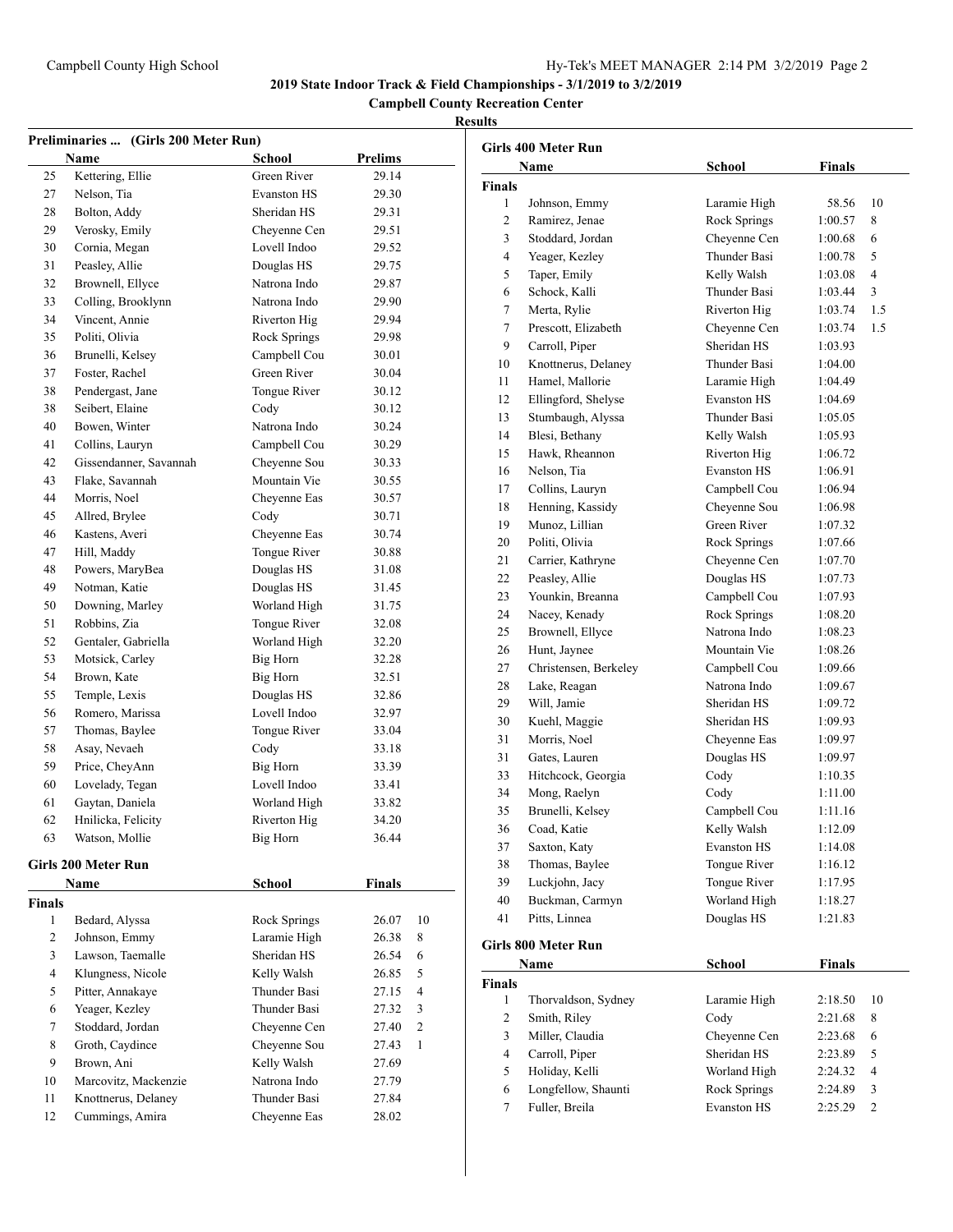**Campbell County Recreation Center**

## **Results**

|               | Finals  (Girls 800 Meter Run) |                     |                           |
|---------------|-------------------------------|---------------------|---------------------------|
|               | <b>Name</b>                   | School              | <b>Finals</b>             |
| 8             | Marler, Mackenzie             | Cheyenne Eas        | 2:25.59<br>1              |
| 9             | Berryhill, Libby              | Laramie High        | 2:26.17                   |
| 10            | Klamm, Shaelynn               | Thunder Basi        | 2:26.91                   |
| 11            | Brandon, Rylee                | Thunder Basi        | 2:27.43                   |
| 12            | Berendsen, Carey              | Laramie High        | 2:29.58                   |
| 13            | Heywood, Emmy                 | <b>Star Valley</b>  | 2:29.99                   |
| 14            | Stafford, Baylee              | Cody                | 2:33.53                   |
| 15            | Mong, Raelyn                  | Cody                | 2:33.60                   |
| 16            | Hunt, Jaynee                  | Mountain Vie        | 2:34.73                   |
| 17            | Palmer, Danika                | Sheridan HS         | 2:35.16                   |
| 18            | Cardon, Hailey                | <b>Evanston HS</b>  | 2:35.99                   |
| 19            | Kettering, Carly              | Green River         | 2:37.09                   |
| 20            | Samp, Abbie                   | Laramie High        | 2:37.76                   |
| 21            | Jones, Jordan                 | Thunder Basi        | 2:38.09                   |
| 22            | Demander, Lexi                | <b>Evanston HS</b>  | 2:38.37                   |
| 23            | Riley, Alex                   | Rock Springs        | 2:39.04                   |
| 24            | Gose, Lily                    | Riverton Hig        | 2:40.94                   |
| 25            | Flock, Brooke                 | Worland High        | 2:41.30                   |
| 26            | Hitchcock, Georgia            | Cody                | 2:41.89                   |
| 27            | Yoak, Madison                 | Green River         | 2:42.56                   |
| 28            | Martinez, Shaelynn            | Chevenne Sou        | 2:44.21                   |
| 29            | Chatfield, Sydney             | Riverton Hig        | 2:44.78                   |
| 30            | Sisemore, Scarlett            | Rock Springs        | 2:46.29                   |
| 31            | Sims, Avril                   | Natrona Indo        | 2:46.48                   |
| 32            | Allison, Lainee               | Campbell Cou        | 2:46.99                   |
| 33            | Lovercheck, Kelci             | Cheyenne Cen        | 2:47.07                   |
| 34            | Arnell, Jade                  | Green River         | 2:47.60                   |
| 35            | Wilson, Chloe                 | Tongue River        | 2:47.74                   |
| 36            | Galles, Madison               | Kelly Walsh         | 2:48.84                   |
| 37            | Carrier, Kathryne             | Cheyenne Cen        | 2:49.04                   |
| 38            | Ridgeway, Mickayla            | Cheyenne Sou        | 2:49.80                   |
| 39            | Saxton, Katy                  | <b>Evanston HS</b>  | 2:50.63                   |
| 40            | Tompkins, Sabra               | Campbell Cou        | 2:51.33                   |
| 41            | Franklin, Libby               | Big Horn            | 2:53.25                   |
| 42            | Hendricks, Gentry             | Star Valley         | 2:53.33                   |
| 43            | Poyer, Erin                   | <b>Rock Springs</b> | 2:54.09                   |
| 44            | England, Jill                 | Star Valley         | 2:55.25                   |
| 45            | Buckman, Carmyn               | Worland High        | 2:59.26                   |
| 46            | Busch, Dani                   | Natrona Indo        | 3:00.14                   |
| 47            | Castro, Mariah                | Riverton Hig        | 3:06.12                   |
| 48            | Foley, Elizabeth              | Big Horn            | 3:21.25                   |
|               | Girls 1600 Meter Run          |                     |                           |
|               | Name                          | <b>School</b>       | Finals                    |
| <b>Finals</b> |                               |                     |                           |
| 1             | Thorvaldson, Sydney           | Laramie High        | 10<br>4:57.20             |
| 2             | Miller, Claudia               | Cheyenne Cen        | 5:18.60<br>8              |
| 3             | Smith, Riley                  | Cody                | 6<br>5:23.14              |
| 4             | Baedke, Delilah               | Natrona Indo        | 5<br>5:24.03              |
| 5             | Marler, Mackenzie             | Cheyenne Eas        | $\overline{4}$<br>5:25.73 |
| 6             | Klinger, Finley               | Kelly Walsh         | 3<br>5:27.21              |
| 7             | Berryhill, Libby              | Laramie High        | $\mathfrak{2}$<br>5:33.24 |
| 8             | Brandon, Rylee                | Thunder Basi        | 1<br>5:33.45              |
| 9             | Powell, Ashton                | Cody                | 5:33.58                   |
|               |                               |                     |                           |

| 10 | Fuller, Breila       | <b>Evanston HS</b> | 5:33.70 |  |
|----|----------------------|--------------------|---------|--|
| 11 | Worley, Reghan       | <b>Evanston HS</b> | 5:37.33 |  |
| 12 | Berendsen, Carey     | Laramie High       | 5:38.32 |  |
| 13 | Shuler, Hanna        | Rock Springs       | 5:40.12 |  |
| 14 | Heywood, Emmy        | <b>Star Valley</b> | 5:43.04 |  |
| 15 | Turpin, Katie        | Sheridan HS        | 5:44.85 |  |
| 16 | Brown, Syliva        | Sheridan HS        | 5:45.43 |  |
| 17 | Hanson, Meghan       | Thunder Basi       | 5:46.07 |  |
| 18 | Moran, Kate          | Sheridan HS        | 5:48.50 |  |
| 19 | Stingley, Trysta     | Riverton Hig       | 5:51.18 |  |
| 20 | Klamm, Shaelynn      | Thunder Basi       | 5:51.32 |  |
| 21 | Jones, Jordan        | Thunder Basi       | 5:51.52 |  |
| 22 | Holiday, Kelli       | Worland High       | 5:52.33 |  |
| 23 | Williams, Lilly      | <b>Evanston HS</b> | 5:52.63 |  |
| 24 | Daniels, Caitlyn     | Natrona Indo       | 5:52.92 |  |
| 25 | Riley, Alex          | Rock Springs       | 5:54.27 |  |
| 26 | Samp, Abbie          | Laramie High       | 5:54.39 |  |
| 27 | Purdy, Rylie         | Cheyenne Cen       | 5:54.82 |  |
| 28 | Arnell, Kaisa        | Green River        | 5:55.33 |  |
| 29 | Gose, Lily           | Riverton Hig       | 5:55.67 |  |
| 30 | Bower, Emmy          | Cody               | 5:56.77 |  |
| 31 | DeLuna, RayAnne      | Douglas HS         | 5:56.96 |  |
| 32 | Flock, Brooke        | Worland High       | 5:58.15 |  |
| 33 | Etchepare, Katherine | Cheyenne Cen       | 6:00.31 |  |
| 34 | Realing, Emma        | Kelly Walsh        | 6:03.85 |  |
| 35 | Kohlhagen, Cheyenne  | Cheyenne Sou       | 6:06.07 |  |
| 36 | Forseth, Annie       | Cheyenne Cen       | 6:08.27 |  |
| 37 | Sisemore, Scarlett   | Rock Springs       | 6:10.73 |  |
| 38 | Pierantoni, Beth     | Kelly Walsh        | 6:12.15 |  |
| 39 | Angell, Shaelee      | <b>Star Valley</b> | 6:12.60 |  |
| 40 | Lyman, Sydney        | <b>Evanston HS</b> | 6:13.18 |  |
| 41 | Brutsman, Jaden      | Kelly Walsh        | 6:13.82 |  |
| 42 | Steed, Maddisun      | Lovell Indoo       | 6:14.52 |  |
| 43 | Chatfield, Sydney    | Riverton Hig       | 6:19.72 |  |
| 44 | Hale, Emmalee        | <b>Star Valley</b> | 6:27.74 |  |
| 45 | Shannon, Syd         | Rock Springs       | 6:28.72 |  |
| 46 | Tompkins, Sabra      | Campbell Cou       | 6:32.82 |  |
| 47 | Wilson, Chloe        | Tongue River       | 6:43.49 |  |
| 48 | Walker, Brooklyn     | Lovell Indoo       | 6:45.45 |  |
| 49 | Sanders, Patti       | Lovell Indoo       | 6:46.72 |  |
| 50 | Foley, Elizabeth     | Big Horn           | 7:12.18 |  |
|    | irls 3200 Meter Run' |                    |         |  |

# Girls 3200 Meter

|               | Name                | School             | <b>Finals</b> |                |
|---------------|---------------------|--------------------|---------------|----------------|
| <b>Finals</b> |                     |                    |               |                |
| 1             | Thorvaldson, Sydney | Laramie High       | 10:26.53      | 10             |
| 2             | Miller, Claudia     | Chevenne Cen       | 11:22.21      | 8              |
| 3             | Marler, Mackenzie   | Cheyenne Eas       | 11:28.55      | 6              |
| 4             | Baedke, Delilah     | Natrona Indo       | 11:38.97      | 5              |
| 5             | Smith, Riley        | Cody               | 11:40.71      | 4              |
| 6             | Brown, Syliva       | Sheridan HS        | 12:01.16      | 3              |
| 7             | Worley, Reghan      | <b>Evanston HS</b> | 12:03.28      | $\overline{2}$ |
| 8             | Hanson, Meghan      | Thunder Basi       | 12:19.05      | 1              |
| 9             | Moran, Kate         | Sheridan HS        | 12:30.16      |                |
| 10            | Klamm, Shaelynn     | Thunder Basi       | 12:36.22      |                |
| 11            | Bower, Emmy         | Codv               | 12:42.13      |                |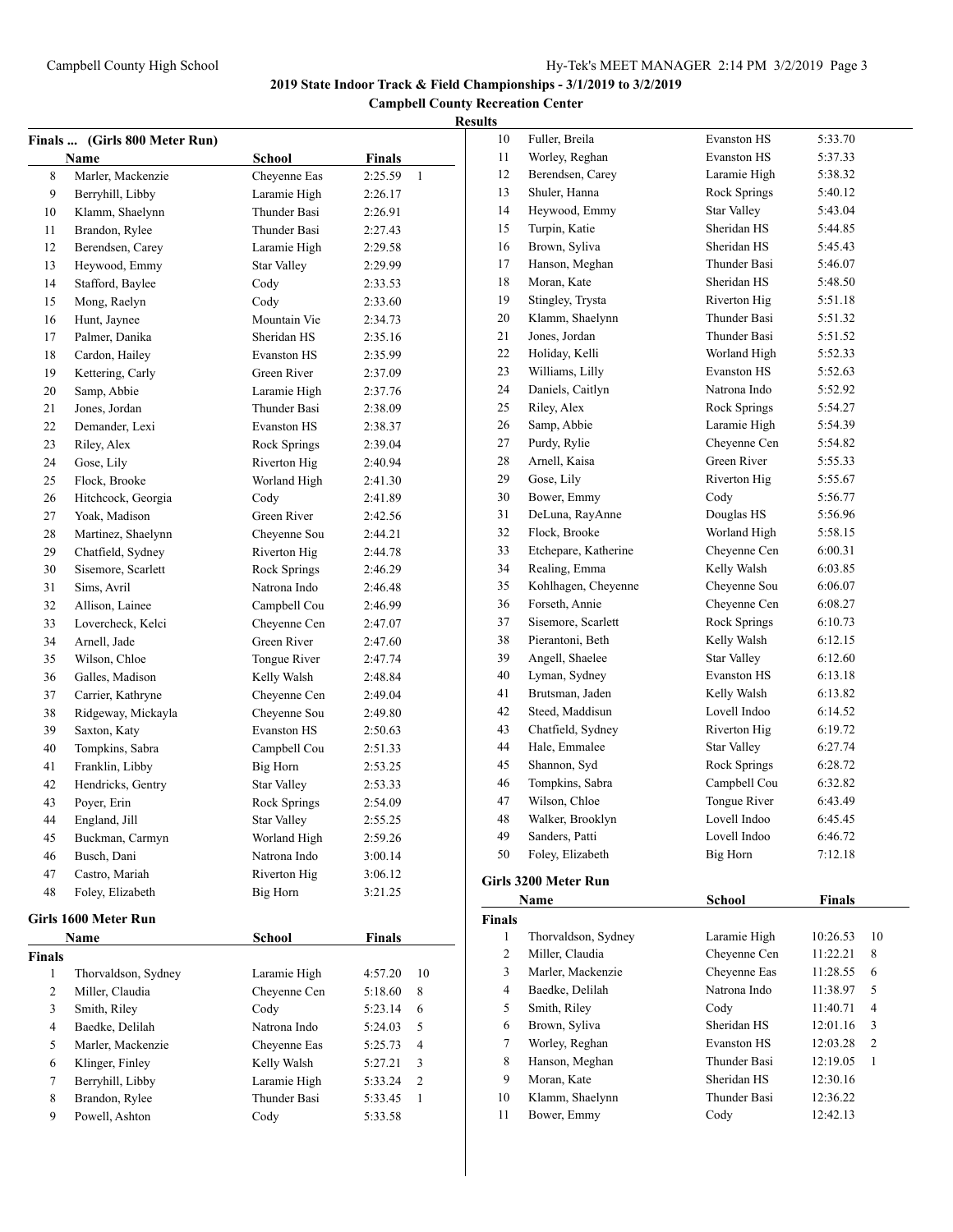**Campbell County Recreation Center**

|    | Finals  (Girls 3200 Meter Run) |                    |               |
|----|--------------------------------|--------------------|---------------|
|    | Name                           | School             | <b>Finals</b> |
| 12 | Jones, Jordan                  | Thunder Basi       | 12:46.90      |
| 13 | Stingley, Trysta               | Riverton Hig       | 12:47.40      |
| 14 | Etchepare, Katherine           | Chevenne Cen       | 13:00.87      |
| 15 | Williams, Lilly                | <b>Evanston HS</b> | 13:01.62      |
| 16 | Shannon, Syd                   | Rock Springs       | 13:15.23      |
| 17 | Lyman, Sydney                  | <b>Evanston HS</b> | 13:21.85      |
| 18 | Angell, Shaelee                | <b>Star Valley</b> | 13:22.48      |
| 19 | DeLuna, RayAnne                | Douglas HS         | 13:27.02      |
| 20 | Sisemore, Scarlett             | Rock Springs       | 13:33.93      |
| 21 | Smith, Kayla                   | Rock Springs       | 13:58.38      |
| 22 | Hale, Emmalee                  | <b>Star Valley</b> | 14:02.20      |
| 23 | England, Jill                  | <b>Star Valley</b> | 14:06.86      |
| 24 | Burrows, Julia                 | Kelly Walsh        | 14:44.85      |
|    | <b>Girls 55 Meter Hurdles</b>  |                    |               |
|    | Name                           | <b>School</b>      | Prelims       |
|    | <b>Preliminaries</b>           |                    |               |
| 1  | Bedard, Alyssa                 | Rock Springs       | 8.54q         |
| 2  | Sewell, Taylen                 | Cheyenne Cen       | 8.98q         |
| 2  | Gardner, Taylor                | Laramie High       | 8.98q         |
| 4  | Bradley, Reese                 | Cheyenne Cen       | 9.16q         |
| 5  | Shaffer, Grace                 | Cody               | 9.24q         |
| 6  | Barrett, Piper                 | Cheyenne Cen       | 9.31q         |
| 7  | Petersburg, Rachel             | Sheridan HS        | 9.42q         |
| 8  | Akambasi, Ketisa               | Laramie High       | 9.46q         |
| 9  | Klungness, Nicole              | Kelly Walsh        | 9.50          |
| 10 | O'Dell, Piper                  | Sheridan HS        | 9.56          |
| 11 | Romasko, Isabella              | <b>Star Valley</b> | 9.57          |
| 12 | Taulealea, Hannah              | Kelly Walsh        | 9.59          |
| 13 | Hall, Gabby                    | <b>Evanston HS</b> | 9.66          |
| 13 | Mooren, Parker                 | Natrona Indo       | 9.66          |
| 15 | Heward, Riley Jo               | <b>Star Valley</b> | 9.67          |
| 16 | Carpenter, Bailey              | Thunder Basi       | 9.76          |
| 17 | Verosky, Emily                 | Cheyenne Cen       | 9.85          |
| 18 | Pulliam, Kennedy               | Thunder Basi       | 9.88          |
| 19 | Friend. Madison                | <b>Star Valley</b> | 9.93          |
| 20 | Peasley, Allie                 | Douglas HS         | 10.01         |
| 21 | Asay, Nevaeh                   | Cody               | 10.02         |
| 22 | Munoz, Lillian                 | Green River        | 10.06         |
| 23 | Duesler, Shylese               | Thunder Basi       | 10.12         |
| 24 | McKee, Alyssa                  | Cheyenne Eas       | 10.15         |
| 25 | Foster, Rachel                 | Green River        | 10.17         |
| 26 | Lohrer, Rylie                  | Natrona Indo       | 10.31         |
| 27 | Menolascino, Juliet            | <b>Star Valley</b> | 10.33         |
| 28 | Greenelsh, Torie               | Big Horn           | 10.46         |
| 29 | Lovelady, Tegan                | Lovell Indoo       | 10.54         |
| 29 | Horrocks, Ellie                | <b>Evanston HS</b> | 10.54         |
| 31 | Vanetti, Jordan                | Natrona Indo       | 10.58         |
| 32 | Durrant, Madi                  | <b>Evanston HS</b> | 10.75         |
| 33 | Pendergast, Jane               | Tongue River       | 10.89         |
| 34 | Rankin, Chloe                  | Campbell Cou       | 11.29         |
| 35 | Bowen, Winter                  | Natrona Indo       | 11.52         |
| 36 | Wilson, Chloe                  | Tongue River       | 11.68         |
| 37 | Nebeker, Challis               | Mountain Vie       | 12.21         |
|    |                                |                    |               |

|                | Sheehan, Kennedy              | Thunder Basi           | DQ            |                |
|----------------|-------------------------------|------------------------|---------------|----------------|
|                | <b>Girls 55 Meter Hurdles</b> |                        |               |                |
|                | Name                          | <b>School</b>          | <b>Finals</b> |                |
| <b>Finals</b>  |                               |                        |               |                |
| 1              | Bedard, Alyssa                | Rock Springs           | 8.42          | 10             |
| 2              | Gardner, Taylor               | Laramie High           | 8.85          | 8              |
| 3              | Petersburg, Rachel            | Sheridan HS            | 8.86          | 6              |
| 4              | Sewell, Taylen                | Cheyenne Cen           | 8.88          | 5              |
| 5              | Shaffer, Grace                | Cody                   | 9.16          | 4              |
| 6              | Bradley, Reese                | Cheyenne Cen           | 9.29          | 3              |
| 7              | Barrett, Piper                | Cheyenne Cen           | 9.33          | $\overline{c}$ |
| 8              | Akambasi, Ketisa              | Laramie High           | 9.53          | 1              |
|                |                               |                        |               |                |
|                | Girls 4x200 Meter Relay       |                        |               |                |
|                | Team                          | <b>Relay</b>           | <b>Finals</b> |                |
| <b>Finals</b>  |                               |                        |               |                |
| 1              | Rock Springs Hs-Wy            | A                      | 1:47.28       | 10             |
|                | 1) Bedard, Alyssa             | 2) Brandt, Rhys        |               |                |
|                | 3) Ramirez, Jenae             | 4) Wanjoku, Favour     |               |                |
| $\overline{2}$ | Laramie High School           | A                      | 1:47.68       | 8              |
|                | 1) Johnson, Emmy              | 2) Akambasi, Ketisa    |               |                |
|                | 3) King, Rachel               | 4) Sanchez, Aubry      |               |                |
| 3              | Thunder Basi                  | A                      | 1:47.76       | 6              |
|                | 1) Pitter, Annakaye           | 2) Evans, Ashtyn       |               |                |
|                | 3) Schock, Kalli              | 4) Yeager, Kezley      |               |                |
| 4              | Kelly Walsh                   | A                      | 1:51.59       | 5              |
|                | 1) McIntyre, Melicia          | 2) Brown, Ani          |               |                |
|                | 3) Glynn, Hannah              | 4) Russell, Chayci     |               |                |
| 5              | Natrona Indoor                | A                      | 1:52.26       | 4              |
|                | 1) Marcovitz, Mackenzie       | 2) Stibley, Kayla      |               |                |
|                | 3) Mooren, Parker             | 4) Gallegos, Raeyn     |               |                |
| 6              | Cheyenne South High           | A                      | 1:52.60       | 3              |
|                | 1) Groth, Caydince            | 2) Brown, Ciara        |               |                |
|                | 3) Downham, Darby             | 4) Groth, Kaycia       |               |                |
| 7              | Cheyenne Eas                  | A                      | 1:52.93       | 2              |
|                | 1) Cummings, Amira            | 2) Carlos, Dulce       |               |                |
|                | 3) Marshall, Hailey           | 4) Kastens, Averi      |               |                |
| 8              | Cheyenne Central HS           | А                      | 1:54.05       | 1              |
|                | 1) Sewell, Taylen             | 2) Miller, Janessa     |               |                |
|                | 3) Brenchley, McKell          | 4) Prescott, Elizabeth |               |                |
| 9              | Campbell Cou                  | А                      | 1:55.34       |                |
|                | 1) Collins, Lauryn            | 2) Moore, Nyomi        |               |                |
|                | 3) Wilson, Desarae            | 4) Brown, Sydalee      |               |                |
| 10             | Star Valley Hs-Wy             | А                      | 1:55.73       |                |
|                | 1) Dubisz, Emma               | 2) Romasko, Isabella   |               |                |
|                | 3) Wolfley, McCora            | 4) Rogers, Emma        |               |                |
| 11             | <b>Evanston HS</b>            | A                      | 1:57.68       |                |
|                | 1) Durrant, Madi              | 2) Ellingford, Shelyse |               |                |
|                | 3) Lange, Victoria            | 4) Nelson, Tia         |               |                |
| 12             | Mountain View Hs, WY          | А                      | 1:59.17       |                |
|                | 1) Giorgis, Kelsey            | 2) Hunt, Jaynee        |               |                |
|                | 3) Flake, Savannah            | 4) Kellum, Kenzy       |               |                |
| 13             | Sheridan HS                   | А                      | 2:00.78       |                |
|                | 1) McComb, Ashton             | 2) Petersburg, Rachel  |               |                |
|                | 3) Bolton, Addy               | 4) Heyneman, Aria      |               |                |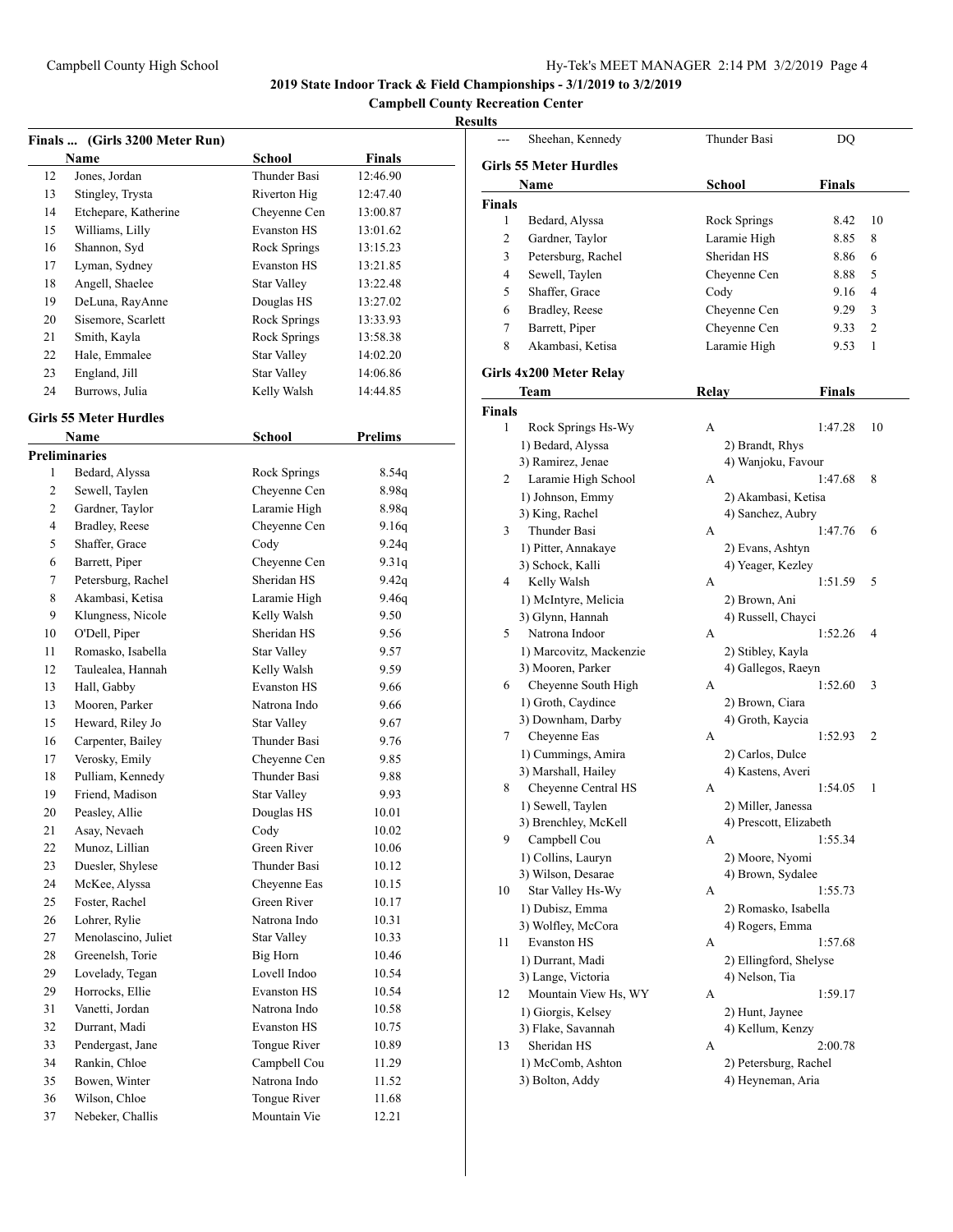**Campbell County Recreation Center**

## **Results**

|               | Finals  (Girls 4x200 Meter Relay) |       |                                       |    |
|---------------|-----------------------------------|-------|---------------------------------------|----|
|               | Team                              | Relay | Finals                                |    |
| 14            | Tongue River                      | A     | 2:01.38                               |    |
|               | 1) Hill, Maddy                    |       | 2) Wood, Mckenzie                     |    |
|               | 3) Robbins, Zia                   |       | 4) Pendergast, Jane                   |    |
| 15            | Douglas HS                        | А     | 2:03.25                               |    |
|               | 1) Peasley, Allie                 |       | 2) Notman, Katie                      |    |
|               | 3) Powers, MaryBea                |       | 4) Temple, Lexis                      |    |
| 16            | Cody                              | A     | 2:04.44                               |    |
|               | 1) Seibert, Elaine                |       | 2) Asay, Nevaeh                       |    |
|               | 3) Allred, Brylee                 |       |                                       |    |
|               | Girls 4x400 Meter Relay           |       |                                       |    |
|               | Team                              | Relay | <b>Finals</b>                         |    |
| <b>Finals</b> |                                   |       |                                       |    |
| 1             | Thunder Basi                      | A     | 4:11.56                               | 10 |
|               | 1) Schock, Kalli                  |       | 2) Carpenter, Bailey                  |    |
|               | 3) Chipperfield, Shelby           |       | 4) Yeager, Kezley                     |    |
| 2             | Cheyenne Central HS               | A     | 4:11.69                               | 8  |
|               | 1) Stoddard, Jordan               |       | 2) Brenchley, McKell                  |    |
|               | 3) Salinas, Jess                  |       | 4) Prescott, Elizabeth                |    |
| 3             | Rock Springs Hs-Wy                | A     | 4:17.99                               | 6  |
|               | 1) Longfellow, Shaunti            |       |                                       |    |
|               |                                   |       | 2) Ramirez, Jenae<br>4) Shuler, Hanna |    |
| 4             | 3) Nacey, Kenady<br>Sheridan HS   | A     |                                       | 5  |
|               |                                   |       | 4:18.17                               |    |
|               | 1) Carroll, Piper                 |       | 2) O'Dell, Piper                      |    |
|               | 3) Heyneman, Aria                 |       | 4) Lawson, Taemalle                   |    |
| 5             | Kelly Walsh                       | A     | 4:20.05                               | 4  |
|               | 1) Walker, Kailey                 |       | 2) Taper, Emily                       |    |
|               | 3) Brown, Ani                     |       | 4) Blesi, Bethany                     |    |
| 6             | Natrona Indoor                    | A     | 4:20.10                               | 3  |
|               | 1) Bundy, Taylor                  |       | 2) Mooren, Parker                     |    |
|               | 3) Potter, Avery                  |       | 4) Gallegos, Raeyn                    |    |
| 7             | <b>Evanston HS</b>                | A     | 4:20.11                               | 2  |
|               | 1) Demander, Lexi                 |       | 2) Hall, Gabby                        |    |
|               | 3) Ellingford, Shelyse            |       | 4) Nelson, Tia                        |    |
| 8             | Laramie High School               | A     | 4:20.68                               | 1  |
|               | 1) Hamel, Mallorie                |       | 2) Kozlowksi, Katy                    |    |
|               | 3) Bingham, Ashlyn                |       | 4) Stickelman, Colby                  |    |
| 9             | Cheyenne South High               | А     | 4:27.16                               |    |
|               | 1) Groth, Caydince                |       | 2) Downham, Darby                     |    |
|               | 3) Henning, Kassidy               |       | 4) Rollefson, Kaylyn                  |    |
| 10            | Cody                              | А     | 4:29.29                               |    |
|               | 1) Stafford, Baylee               |       | 2) Shaffer, Grace                     |    |
|               | 3) Powell, Ashton                 |       | 4) Smith, Riley                       |    |
| 11            | Campbell Cou                      | А     | 4:29.77                               |    |
|               | 1) Collins, Lauryn                |       | 2) Younkin, Breanna                   |    |
|               | 3) Christensen, Berkeley          |       | 4) Brown, Sydalee                     |    |
| 12            | Green River HS WY                 | А     | 4:32.08                               |    |
|               | 1) Munoz, Lillian                 |       | 2) Yoak, Madison                      |    |
|               | 3) Foster, Rachel                 |       | 4) Kettering, Carly                   |    |
| 13            | Star Valley Hs-Wy                 | А     | 4:33.34                               |    |
|               | 1) Wolfley, McCora                |       | 2) McKen, Sara                        |    |
|               | 3) Rogers, Emma                   |       | 4) Dubisz, Emma                       |    |
|               |                                   |       |                                       |    |

|               | Girls 4x800 Meter Relay         |       |                                     |                |
|---------------|---------------------------------|-------|-------------------------------------|----------------|
|               | Team                            | Relay | <b>Finals</b>                       |                |
| <b>Finals</b> |                                 |       |                                     |                |
| 1             | Laramie High School             | А     | 10:01.71                            | 10             |
|               | 1) Thorvaldson, Sydney          |       | 2) Kozlowksi, Katy                  |                |
|               | 3) Berendsen, Carey             |       | 4) Berryhill, Libby                 |                |
| 2             | Cheyenne Central HS             | A     | 10:13.59                            | 8              |
|               | 1) Brenchley, McKell            |       | 2) Purdy, Rylie                     |                |
|               | 3) Smith, Eliza                 |       | 4) Miller, Claudia                  |                |
| 3             | Rock Springs Hs-Wy              | A     | 10:19.23                            | 6              |
|               | 1) Longfellow, Shaunti          |       | 2) Ramirez, Jenae                   |                |
|               | 3) Shuler, Hanna                |       | 4) Riley, Alex                      |                |
| 4             | <b>Evanston HS</b>              | A     | 10:24.34                            | 5              |
|               | 1) Cardon, Hailey               |       | 2) Fuller, Breila                   |                |
|               | 3) Demander, Lexi               |       | 4) Worley, Reghan                   |                |
| 5             | Thunder Basi                    | A     | 10:29.21                            | $\overline{4}$ |
|               | 1) Brandon, Rylee               |       | 2) Klamm, Shaelynn                  |                |
|               | 3) Jones, Jordan                |       | 4) Hanson, Meghan                   |                |
| 6             | Cody                            | A     | 10:30.94                            | 3              |
|               | 1) Stafford, Baylee             |       | 2) Hitchcock, Georgia               |                |
|               | 3) Mong, Raelyn                 |       | 4) Powell, Ashton                   |                |
| 7             | Sheridan HS                     | А     | 10:37.04                            | $\overline{2}$ |
|               | 1) Turpin, Katie                |       | 2) Fettig, Josie                    |                |
|               | 3) Palmer, Danika               |       | 4) O'Dell, Piper                    |                |
| 8             | Natrona Indoor                  | A     | 10:38.31                            | 1              |
|               | 1) Baedke, Delilah              |       | 2) Potter, Avery                    |                |
|               | 3) Lake, Reagan                 |       | 4) Daniels, Caitlyn                 |                |
| 9             | Riverton High School            | А     | 10:47.52                            |                |
|               | 1) Gose, Lily                   |       | 2) Chatfield, Sydney                |                |
|               | 3) Stingley, Trysta             |       | 4) Merta, Rylie                     |                |
| 10            | Star Valley Hs-Wy               | A     | 10:54.62                            |                |
|               | 1) Strasburg, Emily             |       | 2) Angell, Shaelee                  |                |
|               | 3) Hendricks, Gentry            |       | 4) Heywood, Emmy                    |                |
| 11            | Kelly Walsh                     | А     | 11:00.81                            |                |
|               | 1) Pierantoni, Beth             |       | 2) Realing, Emma                    |                |
|               | 3) Brutsman, Jaden              |       | 4) Klinger, Finley                  |                |
| 12            | Green River HS WY               | A     | 11:01.03                            |                |
|               |                                 |       |                                     |                |
|               | 1) Kettering, Carly             |       | 2) Arnell, Jade<br>4) Yoak, Madison |                |
|               | 3) Arnell, Kaisa                |       |                                     |                |
| 13            | Cheyenne South High             | A     | 11:04.45                            |                |
|               | 1) Rollefson, Kaylyn            |       | 2) Downham, Darby                   |                |
|               | 3) Martinez, Shaelynn           |       | 4) Kohlhagen, Cheyenne              |                |
|               | <b>Girls 1600 Sprint Medley</b> |       |                                     |                |
|               | <b>Team</b>                     | Relay | Finals                              |                |

|                               | Team                   | Kelav             | Finals               |    |
|-------------------------------|------------------------|-------------------|----------------------|----|
| <b>Finals</b>                 |                        |                   |                      |    |
|                               | Sheridan HS            | A                 | 4:18.51              | 10 |
|                               | 1) Lawson, Taemalle    | 2) Heyneman, Aria |                      |    |
|                               | 3) O'Dell, Piper       | 4) Carroll, Piper |                      |    |
| $\mathfrak{D}_{\mathfrak{p}}$ | Thunder Basi           | А                 | 4:22.93              | 8  |
|                               | 1) Pitter, Annakaye    |                   | 2) Stumbaugh, Alyssa |    |
|                               | 3) Knottnerus, Delaney | 4) Brandon, Rylee |                      |    |
| 3                             | <b>Evanston HS</b>     | А                 | 4:25.81              | 6  |
|                               | 1) Demander, Lexi      | 2) Hall, Gabby    |                      |    |
|                               | 3) Durrant, Madi       | 4) Fuller, Breila |                      |    |
|                               |                        |                   |                      |    |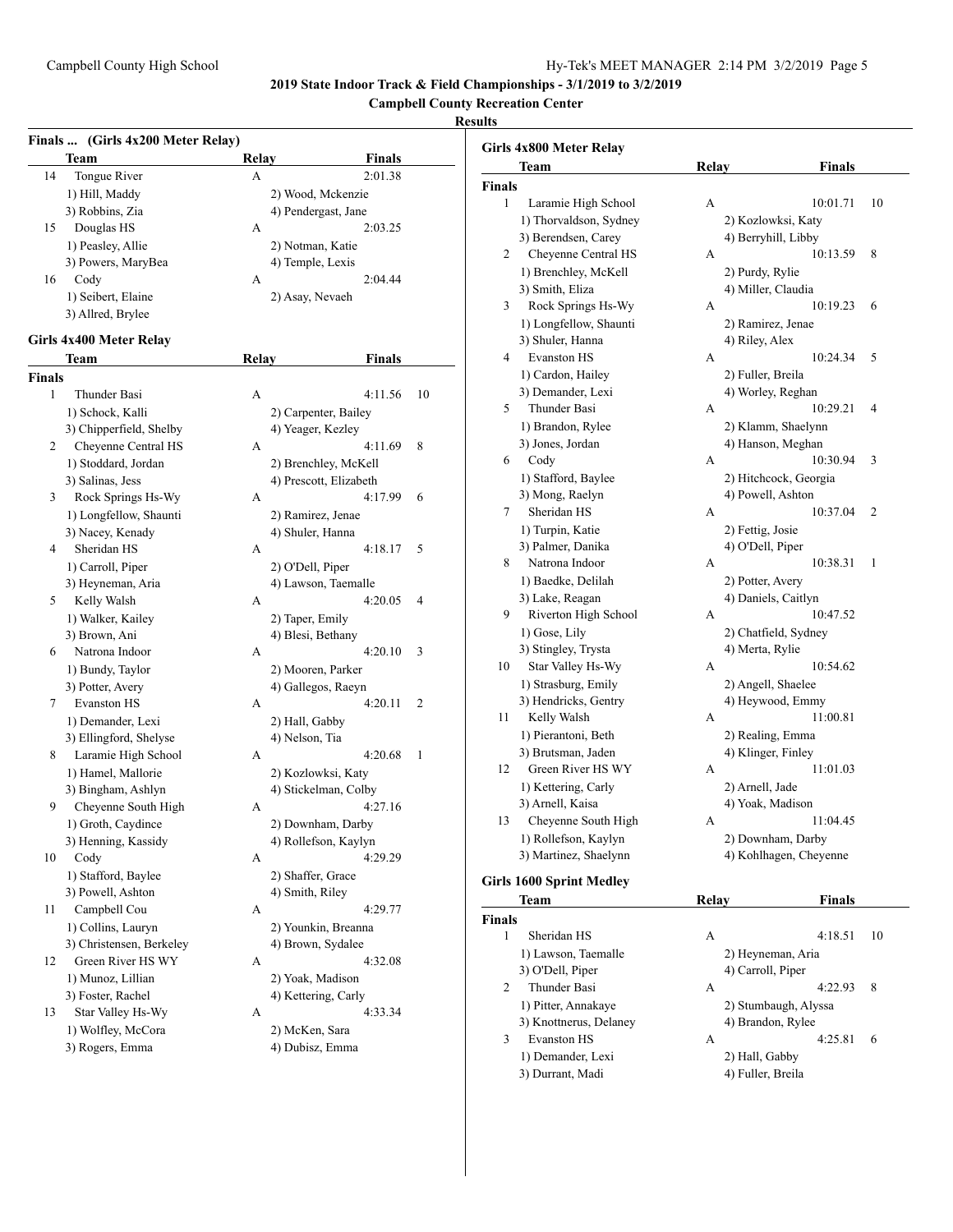## **Campbell County Recreation Center**

|                | Finals  (Girls 1600 Sprint Medley) |                      |               |                |
|----------------|------------------------------------|----------------------|---------------|----------------|
|                | <b>Team</b>                        | Relay                | <b>Finals</b> |                |
| 4              | Kelly Walsh                        | A                    | 4:27.30       | 5              |
|                | 1) McIntyre, Melicia               | 2) Klungness, Nicole |               |                |
|                | 3) Taper, Emily                    | 4) Klinger, Finley   |               |                |
| 5              | Natrona Indoor                     | A                    | 4:28.37       | 4              |
|                | 1) Marcovitz, Mackenzie            | 2) Crossen, Cassi    |               |                |
|                | 3) Gallegos, Raeyn                 | 4) Potter, Avery     |               |                |
| 6              | Riverton High School               | A                    | 4:28.88       | 3              |
|                | 1) Toso, Jocelyn                   | 2) Vincent, Annie    |               |                |
|                | 3) Hawk, Rheannon                  | 4) Merta, Rylie      |               |                |
| 7              | Laramie High School                | A                    | 4:29.85       | 2              |
|                | 1) King, Rachel                    | 2) Sanchez, Aubry    |               |                |
|                | 3) Hamel, Mallorie                 | 4) Berryhill, Libby  |               |                |
| 8              | Rock Springs Hs-Wy                 | A                    | 4:30.36       | 1              |
|                | 1) Brandt, Rhys                    | 2) Politi, Olivia    |               |                |
|                | 3) Longfellow, Shaunti             | 4) Shuler, Hanna     |               |                |
| 9              | Cheyenne Central HS                | A                    | 4:31.72       |                |
|                | 1) Sewell, Taylen                  | 2) Miller, Janessa   |               |                |
|                | 3) Salinas, Jess                   | 4) Brenchley, McKell |               |                |
| 10             | Star Valley Hs-Wy                  | A                    | 4:33.93       |                |
|                | 1) McKen, Sara                     | 2) Hunt, Natalie     |               |                |
|                | 3) Dubisz, Emma                    | 4) Heywood, Emmy     |               |                |
| 11             | Green River HS WY                  | A                    | 4:42.10       |                |
|                | 1) Foster, Rachel                  | 2) Kettering, Ellie  |               |                |
|                | 3) Munoz, Lillian                  | 4) Kettering, Carly  |               |                |
| 12             | Cheyenne South High                | A                    | 4:42.43       |                |
|                | 1) Groth, Kaycia                   | 2) Henning, Kassidy  |               |                |
|                | 3) Downham, Darby                  | 4) Rollefson, Kaylyn |               |                |
| 13             | Cody                               | A                    | 4:51.92       |                |
|                | 1) Welch, Riley                    | 2) Seibert, Elaine   |               |                |
|                | 3) Powell, Ashton                  | 4) Stafford, Baylee  |               |                |
| 14             | Tongue River                       | A                    | 4:53.01       |                |
|                | 1) Hill, Maddy                     | 2) Wood, Mckenzie    |               |                |
|                | 3) Pendergast, Jane                | 4) Wilson, Chloe     |               |                |
| 15             | Campbell Cou                       | A                    | 4:53.80       |                |
|                | 1) Brunelli, Kelsey                | 2) Wilson, Desarae   |               |                |
|                | 3) Christensen, Berkeley           | 4) Allison, Lainee   |               |                |
|                | <b>Girls High Jump</b>             |                      |               |                |
|                | Name                               | School               | Finals        |                |
| Finals         |                                    |                      |               |                |
| 1              | Stoddard, Jordan                   | Cheyenne Cen         | 5-04.00       | 10             |
| $\overline{c}$ | Jenkins, Lily                      | <b>Star Valley</b>   | 5-02.00       | 8              |
| 3              | Wolfley, McCora                    | <b>Star Valley</b>   | J5-02.00      | 6              |
| $\overline{4}$ | Godwin, Madyson                    | Sheridan HS          | 5-00.00       | 5              |
| 5              | Ellingford, Shelyse                | <b>Evanston HS</b>   | J5-00.00      | $\overline{4}$ |
| 6              | Fettig, Josie                      | Sheridan HS          | J5-00.00      | 3              |
| $\tau$         | Sorenson, Kylie                    | Sheridan HS          | 4-10.00       | $\sqrt{2}$     |
| 8              | Welch, Riley                       | Cody                 | J4-10.00      | 0.5            |
| 8              | Schock, Kalli                      | Thunder Basi         | J4-10.00      | 0.5            |
| 10             | Andre, Sarah                       | Cody                 | 4-08.00       |                |
| 10             | Boulter, McKinley                  | <b>Star Valley</b>   | 4-08.00       |                |
| 10             | Comstock, Kia                      | Rock Springs         |               |                |
|                |                                    |                      | 4-08.00       |                |
| 10             | McKee, Alyssa                      | Cheyenne Eas         | 4-08.00       |                |
| 10             | Chipperfield, Shelby               | Thunder Basi         | 4-08.00       |                |

| 10             | Smith, Halle            | Laramie High       | 4-08.00       |     |
|----------------|-------------------------|--------------------|---------------|-----|
| 16             | Mooren, Parker          | Natrona Indo       | 4-06.00       |     |
| 16             | Carpenter, Bailey       | Thunder Basi       | 4-06.00       |     |
| 16             | Cerenil, Jourdaine      | Cheyenne Cen       | 4-06.00       |     |
| 16             | Shaffer, Grace          | Cody               | 4-06.00       |     |
| 16             | Marshall, Hailey        | Cheyenne Eas       | 4-06.00       |     |
| 21             | Mcdonald, Mollie        | Campbell Cou       | 4-04.00       |     |
| 21             | Smith, Elisa            | Laramie High       | 4-04.00       |     |
| 21             | Allred, Brylee          | Cody               | 4-04.00       |     |
| 21             | Graham, Emma            | Natrona Indo       | 4-04.00       |     |
| 21             | Mansheim, Jaclyn        | Thunder Basi       | 4-04.00       |     |
| 26             | Faircloth, Mackenzie    | Cheyenne Eas       | 4-02.00       |     |
| 26             | Coad, Katie             | Kelly Walsh        | 4-02.00       |     |
| 26             | Lehto, Evelynn          | Western Heri       | $4 - 02.00$   |     |
| 26             | Gardner, Kaylee         | Laramie High       | 4-02.00       |     |
| $---$          | Vanetti, Jordan         | Natrona Indo       | NΗ            |     |
| ---            | Gates, Lauren           | Douglas HS         | NΗ            |     |
| ---            | Barrett, Piper          | Cheyenne Cen       | NΗ            |     |
| $---$          | Hansen, Mikena          | Cheyenne Cen       | NH            |     |
|                |                         |                    |               |     |
|                | <b>Girls Pole Vault</b> |                    |               |     |
|                | Name                    | <b>School</b>      | Finals        |     |
| Finals         |                         |                    |               |     |
| 1              | Sanchez, Aubry          | Laramie High       | 11-06.00      | 10  |
| 2              | Cummings, Amira         | Cheyenne Eas       | J11-06.00     | 8   |
| 3              | Shaffer, Grace          | Cody               | J11-06.00     | 6   |
| $\overline{4}$ | Hawk, Rheannon          | Riverton Hig       | 10-06.00      | 5   |
| 5              | Stibley, Kayla          | Natrona Indo       | 10-00.00      | 3.5 |
| 5              | Sloan, Kendra           | Cheyenne Cen       | 10-00.00      | 3.5 |
| $\tau$         | Reisdorfer, Kalea       | Cheyenne Cen       | J10-00.00     | 2   |
| 8              | Friend, Madison         | <b>Star Valley</b> | J10-00.00     | 1   |
| 9              | Thoney, Alicia          | Sheridan HS        | 9-06.00       |     |
| 9              | Nebeker, Challis        | Mountain Vie       | 9-06.00       |     |
| 11             | Kuehl, Maggie           | Sheridan HS        | 9-00.00       |     |
| 11             | Gagne, Liberty          | Kelly Walsh        | 9-00.00       |     |
| 13             | Ellis, Arianna          | Kelly Walsh        | 8-06.00       |     |
| 13             | Faircloth, Mackenzie    | Cheyenne Eas       | 8-06.00       |     |
| 13             | Crossen, Cassi          | Natrona Indo       | 8-06.00       |     |
| 13             | Yorgason, Kelsi         | Riverton Hig       | 8-06.00       |     |
| 17             | Hyde, Kelsea            | Thunder Basi       | 8-00.00       |     |
| 17             | Weibel, Erin            | Natrona Indo       | 8-00.00       |     |
| 17             | Rogers, Emma            | <b>Star Valley</b> | 8-00.00       |     |
| 20             | Younkin, Breanna        | Campbell Cou       | $7 - 00.00$   |     |
| 20             | Lange, Victoria         | <b>Evanston HS</b> | $7 - 00.00$   |     |
| 20             | Johnson, Brooke         | Kelly Walsh        | $7 - 00.00$   |     |
| 20             | Loftus, Bailee          | Lovell Indoo       | $7 - 00.00$   |     |
| $---$          | Clayson, Kamber         | Cheyenne Eas       | NΗ            |     |
| ---            | Moore, Kennedy          | Kelly Walsh        | NΗ            |     |
|                | <b>Girls Long Jump</b>  |                    |               |     |
|                | Name                    | <b>School</b>      | <b>Finals</b> |     |
| Finals         |                         |                    |               |     |
| 1              | Wanjoku, Favour         | Rock Springs       | 17-05.50      | 10  |
| $\overline{c}$ | Walker, Kailey          | Kelly Walsh        | 16-11.50      | 8   |
| 3              | Akambasi, Ketisa        | Laramie High       | 16-10.00      | 6   |
| $\overline{4}$ | Moore, Nyomi            | Campbell Cou       | 16-09.00      | 5   |
|                |                         |                    |               |     |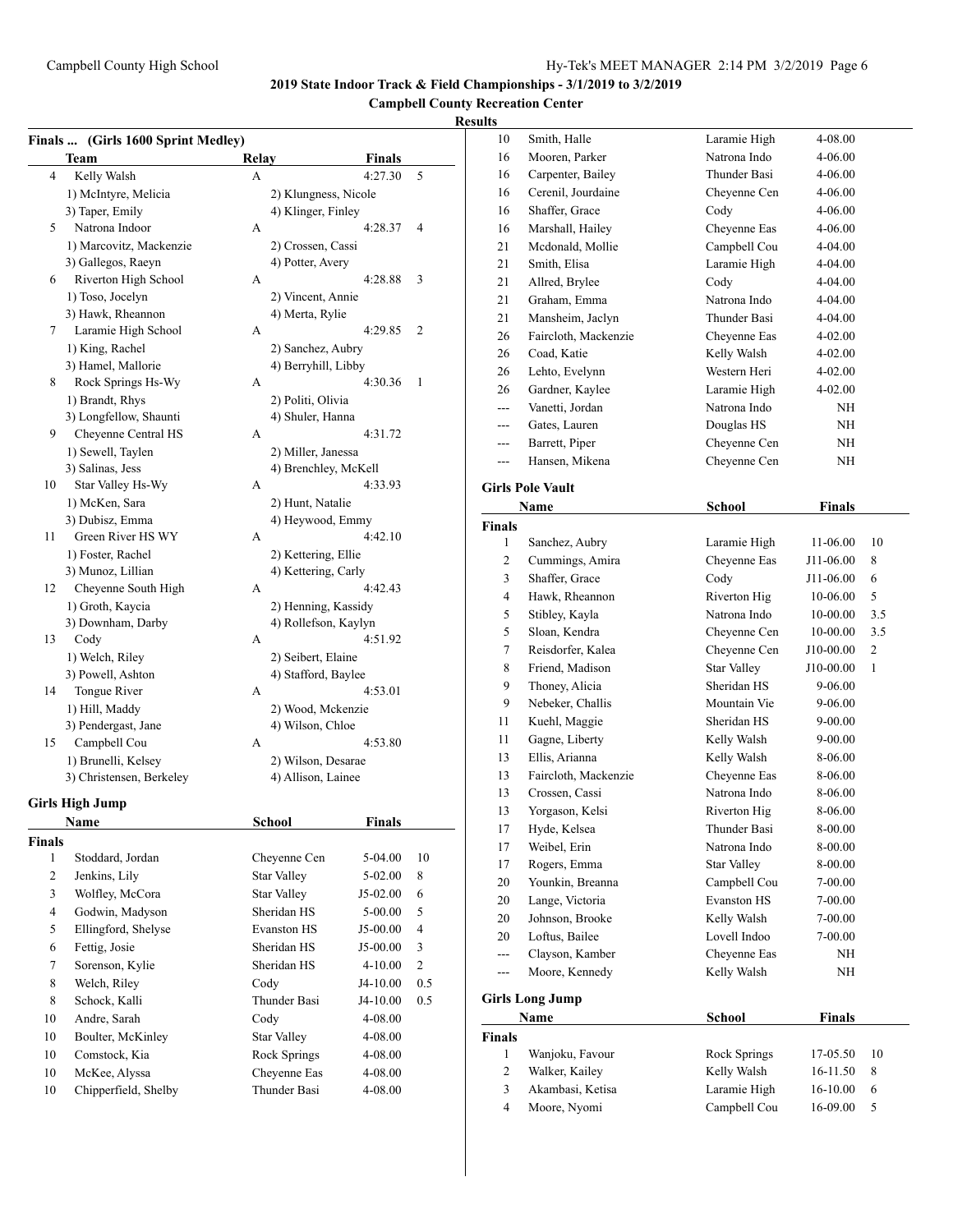**Campbell County Recreation Center**

## **Results**

| Finals  (Girls Long Jump) |                          |                    |               |                |
|---------------------------|--------------------------|--------------------|---------------|----------------|
|                           | Name                     | <b>School</b>      | <b>Finals</b> |                |
| 5                         | Robinson, Tierney        | Kelly Walsh        | 16-08.00      | $\overline{4}$ |
| 6                         | Gardner, Taylor          | Laramie High       | 16-07.50      | 3              |
| 7                         | Gallegos, Raeyn          | Natrona Indo       | 16-04.50      | $\overline{c}$ |
| 8                         | Cornia, Megan            | Lovell Indoo       | J16-04.50     | $\mathbf{1}$   |
| 9                         | Evans, Ashtyn            | Thunder Basi       | 15-11.00      |                |
| 10                        | Goodrich, Jenna          | Cheyenne Cen       | 15-08.25      |                |
| 11                        | Friend. Madison          | <b>Star Valley</b> | 15-08.00      |                |
| 12                        | Stibley, Kayla           | Natrona Indo       | 15-05.75      |                |
| 13                        | Toso, Jocelyn            | Riverton Hig       | 15-04.75      |                |
| 14                        | Miller, Janessa          | Cheyenne Cen       | 15-04.50      |                |
| 15                        | Pulliam, Kennedy         | Thunder Basi       | 15-00.50      |                |
| 16                        | Lisero, Adriana          | <b>Star Valley</b> | 15-00.00      |                |
| 17                        | Will, Jamie              | Sheridan HS        | 14-09.50      |                |
| 18                        | Kastens, Averi           | Cheyenne Eas       | 14-08.50      |                |
| 18                        | Thomson, Katie           | Cheyenne Cen       | 14-08.50      |                |
| 20                        | Crossen, Cassi           | Natrona Indo       | 14-07.00      |                |
| 21                        | Seidel, Julie            | Worland High       | 14-06.00      |                |
| 22                        | Taylor, Lynnea           | Laramie High       | 14-05.50      |                |
| 23                        | Bundy, Taylor            | Natrona Indo       | 14-05.00      |                |
| 24                        | Bingham, Ashlyn          | Laramie High       | 14-03.50      |                |
| 25                        | Kellum, Kenzy            | Mountain Vie       | 14-02.50      |                |
| 26                        | Greenelsh, Torie         | Big Horn           | 14-02.00      |                |
| 27                        | Horrocks, Ellie          | <b>Evanston HS</b> | 13-05.50      |                |
| 28                        | Hyde, Kelsea             | Thunder Basi       | 13-03.50      |                |
| 29                        | Sheehan, Kennedy         | Thunder Basi       | 13-01.50      |                |
| 30                        | Wood, Mckenzie           | Tongue River       | 13-00.75      |                |
| 31                        | Hill, Maddy              | Tongue River       | 13-00.00      |                |
| 32                        | Asay, Nevaeh             | Cody               | 12-09.00      |                |
| 33                        | Hnilicka, Felicity       | Riverton Hig       | 12-06.50      |                |
| 34                        | Brown, Kate              | Big Horn           | 12-02.50      |                |
| 35                        | Robbins, Zia             | Tongue River       | 11-11.00      |                |
| ---                       | Petersburg, Rachel       | Sheridan HS        | ND            |                |
| ---                       | Thomas, Baylee           | Tongue River       | ND            |                |
| ---                       | Brown, Sydalee           | Campbell Cou       | ND            |                |
|                           | <b>Girls Triple Jump</b> |                    |               |                |
|                           | Name                     | School             | Finals        |                |
| <b>Finals</b>             |                          |                    |               |                |
| 1                         | Wanjoku, Favour          | Rock Springs       | 37-08.00      | 10             |
| $\overline{c}$            | Goodrich, Jenna          | Cheyenne Cen       | 36-03.25      | 8              |
| 3                         | Walker, Kailey           | Kelly Walsh        | 34-10.75      | 6              |
| 4                         | Gardner, Taylor          | Laramie High       | 34-10.50      | 5              |
| 5                         | Menolascino, Juliet      | <b>Star Valley</b> | 34-10.00      | $\overline{4}$ |
| 6                         | Romasko, Isabella        | <b>Star Valley</b> | 34-03.00      | 3              |
| 7                         | Brin, Hannah             | Laramie High       | 33-05.50      | 2              |
| 8                         | Cornia, Megan            | Lovell Indoo       | 33-05.00      | $\mathbf{1}$   |
| 9                         | Friend, Madison          | <b>Star Valley</b> | 33-00.25      |                |
| 10                        | Thomson, Katie           | Cheyenne Cen       | 32-09.50      |                |
| 11                        | Taulealea, Hannah        | Kelly Walsh        | 32-06.25      |                |
| 12                        | Cerenil, Jourdaine       | Cheyenne Cen       | 32-03.00      |                |
| 13                        | Evans, Ashtyn            | Thunder Basi       | 32-02.00      |                |
| 14                        | Pulliam, Kennedy         | Thunder Basi       | 30-11.75      |                |
| 15                        | Kettering, Ellie         | Green River        | 30-11.50      |                |
| 16                        | Rankin, Chloe            | Campbell Cou       | 30-06.25      |                |

| uns |                       |                     |                |
|-----|-----------------------|---------------------|----------------|
| 17  | Carlos, Dulce         | Cheyenne Eas        | 30-06.00       |
| 18  | Weibel, Erin          | Natrona Indo        | 30-03.50       |
| 19  | Bingham, Ashlyn       | Laramie High        | 30-02.50       |
| 20  | Seidel, Julie         | Worland High        | 30-01.00       |
| 21  | Marchant, Paige       | Lovell Indoo        | 29-11.50       |
| 22  | Bundy, Taylor         | Natrona Indo        | 29-09.75       |
| 23  | Lisero, Adriana       | <b>Star Valley</b>  | 29-08.75       |
| 23  | Greenelsh, Torie      | Big Horn            | 29-08.75       |
| 25  | Taylor, Lynnea        | Laramie High        | 29-06.50       |
| 26  | Crossen, Cassi        | Natrona Indo        | 29-05.75       |
| 27  | Mansheim, Jaclyn      | Thunder Basi        | 29-04.75       |
| 28  | Kellum, Kenzy         | Mountain Vie        | 29-04.25       |
| 28  | Green, Kiya           | Cheyenne Sou        | 29-04.25       |
| 30  | Rizzi, Sydney         | Natrona Indo        | 28-00.50       |
| 31  | Horrocks, Ellie       | <b>Evanston HS</b>  | 27-07.75       |
| 32  | Loomis, Piper         | Riverton Hig        | 24-00.00       |
|     |                       |                     |                |
|     | <b>Girls Shot Put</b> |                     |                |
|     | Name                  | <b>School</b>       | <b>Prelims</b> |
|     | <b>Preliminaries</b>  |                     |                |
| 1   | Langston, Riley       | <b>Thunder Basi</b> | 39-02.50g      |
| 2   | Love, Lauryn          | Campbell Cou        | 38-06.00q      |
| 3   | Migneault, Kaitlyn    | Cheyenne Cen        | $38-00.00q$    |
| 4   | Monahan, Rebecca      | Cheyenne Sou        | 37-01.50q      |
| 5   | Bush, Kyla            | Cheyenne Cen        | $36-02.00q$    |
| 6   | Philips, Samie        | Sheridan HS         | 35-07.50q      |
| 7   | Lee, Taylor           | Sheridan HS         | $34-06.00q$    |
| 8   | Clark, Lilly          | Kelly Walsh         | $33-09.00q$    |
| 9   | Romanjenko, Liz       | Sheridan HS         | $33-06.00q$    |
| 10  | Black, Michelle       | Cheyenne Sou        | $33-02.50q$    |
| 11  | Marshall, Hailey      | Cheyenne Eas        | 33-01.00q      |
| 12  | Shedden, Jessica      | Natrona Indo        | 32-10.00q      |
| 13  | Iacovetto, Natalie    | Laramie High        | $32-01.00q$    |
| 14  | Siebert, Shaylynn     | Campbell Cou        | $31 - 10.50q$  |
| 15  | Cameron, Alex         | Sheridan HS         | 31-09.00q      |
| 16  | Carter, Allison       | Campbell Cou        | $31 - 06.50q$  |
| 17  | Washburn, Sierra      | Thunder Basi        | $30-04.00q$    |
| --- | Nunez, Malina         | Kelly Walsh         | FOUL           |
| --- | Nicholson, Mary       | <b>Big Horn</b>     | <b>FOUL</b>    |
|     | Mentzel, Marinna      | <b>Evanston HS</b>  | <b>FOUL</b>    |
|     | Maiers, Alaina        | Green River         | <b>FOUL</b>    |
|     | Luckjohn, Jacv        | Tongue River        | FOUL           |
|     | Sauer, Joslynn        | Douglas HS          | FOUL           |
| --- | Singer, Christin      | Riverton Hig        | <b>FOUL</b>    |
| --- | Ryan, Sierra          | Natrona Indo        | FOUL           |
|     | Williams, Madison     | Kelly Walsh         | <b>FOUL</b>    |
|     | Winfield, Aspen       | Riverton Hig        | FOUL           |
| --- | Sullivan, Hannah      | Sheridan HS         | FOUL           |
| --- | Peterson, Kim         | Green River         | FOUL           |
| --- | Prado, Kaycee         | Douglas HS          | FOUL           |
| --- | Ortega, Riley         | Douglas HS          | FOUL           |
| --- | Roy, Janet            | Natrona Indo        | FOUL           |
|     | Ramsdell, Jaida       | Thunder Basi        | FOUL           |
| --- | Croft, Dylan          | Thunder Basi        | FOUL           |
| --- | Davis, Marie          | <b>Evanston HS</b>  | FOUL           |
| --- | Coberly, Annika       | Campbell Cou        | FOUL           |
|     |                       |                     |                |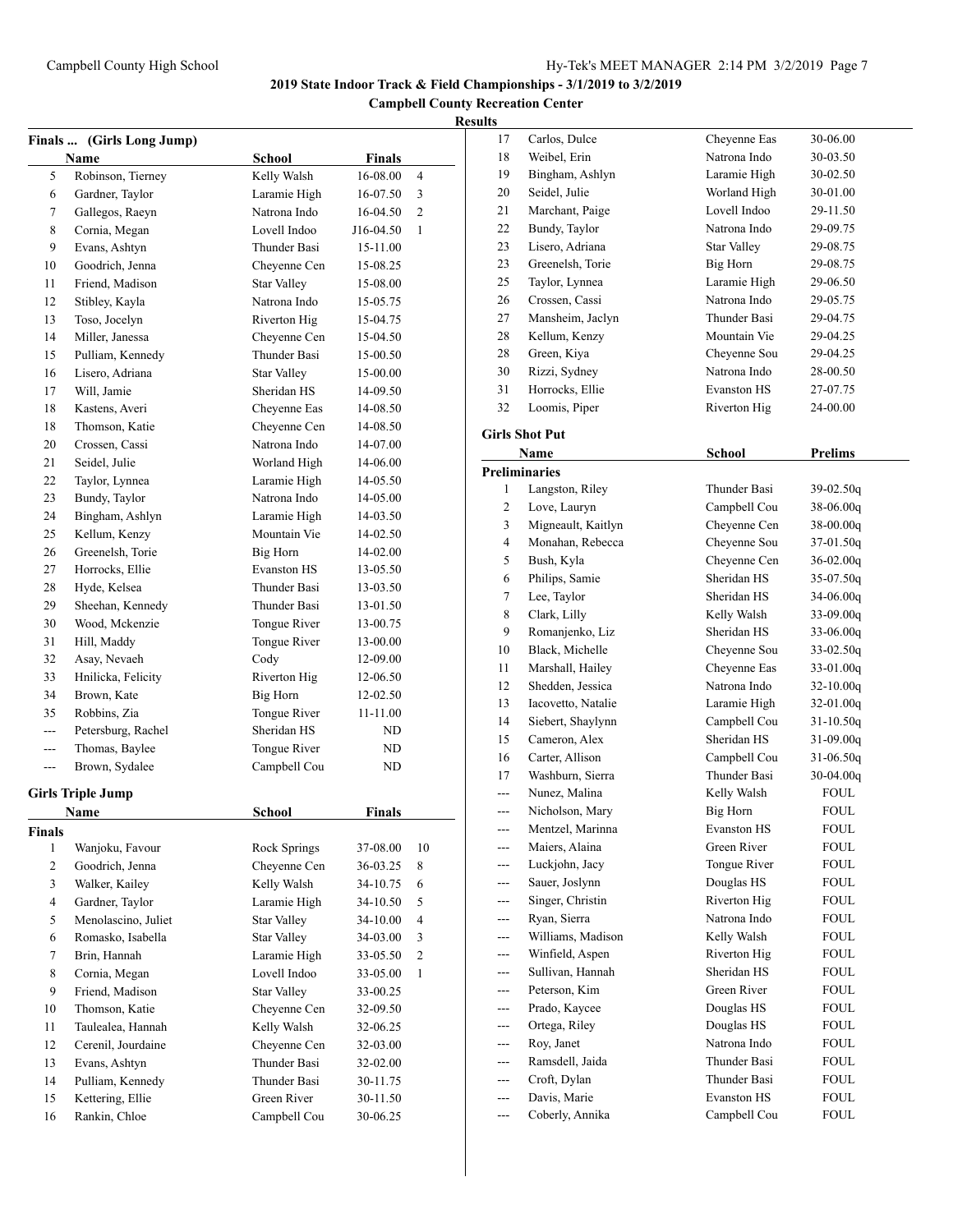**Campbell County Recreation Center**

| Preliminaries  (Girls Shot Put) |                           |                    |                            |
|---------------------------------|---------------------------|--------------------|----------------------------|
|                                 | Name                      | School             | <b>Prelims</b>             |
| ---                             | Deacon, Lainey            | Kelly Walsh        | FOUL                       |
| ---                             | Delaney, Avery            | Kelly Walsh        | FOUL                       |
| ---                             | Davison, Hailey           | Lovell Indoo       | <b>FOUL</b>                |
| ---                             | Bradford, Megan           | Rock Springs       | FOUL                       |
| $---$                           | Brinegar, Emily           | Laramie High       | FOUL                       |
| ---                             | Bartashnick, Faith        | Green River        | FOUL                       |
|                                 | Buss, Corinne             | Laramie High       | <b>FOUL</b>                |
| ---                             | Chrisawn, Trinity         | Rock Springs       | <b>FOUL</b>                |
| ---                             | Burton, Allie             | Lovell Indoo       | FOUL                       |
| ---                             | Hayes, McKenna            | Campbell Cou       | FOUL                       |
| ---                             | Hunt, Natalie             | <b>Star Valley</b> | FOUL                       |
| ---                             | Halls, Shelynd            | Rock Springs       | <b>FOUL</b>                |
| ---                             | Jarmillo, Paige           | Campbell Cou       | <b>FOUL</b>                |
| ---                             | Largent, Dakota           | Mountain Vie       | <b>FOUL</b>                |
| ---                             | Hutchinson, Lexi          | <b>Evanston HS</b> | FOUL                       |
| ---                             | Forsyth, Sierra           | Natrona Indo       | FOUL                       |
| ---                             | Garcia, Charlyn           | Riverton Hig       | FOUL                       |
| ---                             | Dziardziel, Janie         | Douglas HS         | FOUL                       |
| ---                             | Gomez, Cassidy            | Green River        | <b>FOUL</b>                |
| ---                             | Griggs, Aspen             | <b>Evanston HS</b> | FOUL                       |
| ---                             | Gates, Lauren             | Douglas HS         | <b>FOUL</b>                |
|                                 | <b>Girls Shot Put</b>     |                    |                            |
|                                 | <b>Name</b>               | School             | <b>Finals</b>              |
| <b>Finals</b>                   |                           |                    |                            |
| 1                               | Monahan, Rebecca          | Cheyenne Sou       | 10<br>38-01.50             |
| 2                               | Migneault, Kaitlyn        | Cheyenne Cen       | 8<br>37-11.50              |
| 3                               | Love, Lauryn              | Campbell Cou       | 6<br>37-07.25              |
| 4                               | Langston, Riley           | Thunder Basi       | 36-02.25<br>5              |
| 5                               | Cameron, Alex             | Sheridan HS        | $\overline{4}$<br>36-01.00 |
| 6                               | Bush, Kyla                | Cheyenne Cen       | 3<br>35-09.75              |
| 7                               | Lee, Taylor               | Sheridan HS        | $\overline{c}$<br>35-01.00 |
| 8                               | Philips, Samie            | Sheridan HS        | 34-11.50<br>1              |
| 9                               | Marshall, Hailey          | Cheyenne Eas       | 34-06.75                   |
| 10                              | Romanjenko, Liz           | Sheridan HS        | 34-01.50                   |
| 11                              | Black, Michelle           | Cheyenne Sou       | 33-11.75                   |
| 12                              | Shedden, Jessica          | Natrona Indo       | 33-03.75                   |
| 13                              | Iacovetto, Natalie        | Laramie High       | 32-08.50                   |
| 14                              | Clark, Lilly              | Kelly Walsh        | 32-05.00                   |
| 14                              | Washburn, Sierra          | Thunder Basi       | 32-05.00                   |
| 16                              | Siebert, Shaylynn         | Campbell Cou       | 31-04.25                   |
| 17                              | Carter, Allison           | Campbell Cou       | 29-11.00                   |
|                                 | <b>Boys 55 Meter Dash</b> |                    |                            |
|                                 | Name                      | School             | Prelims                    |
| <b>Preliminaries</b>            |                           |                    |                            |
| 1                               | Moore, Wyatt              | <b>Star Valley</b> | 6.56q                      |
| 2                               | Milmine, Cody             | Sheridan HS        | 6.63q                      |
| 3                               | Upton, Jason              | Laramie High       | 6.64q                      |
| 4                               | Hageman, Sam              | Cheyenne Eas       | 6.69q                      |
| 4                               | Hoffman, Donovan          | Thunder Basi       | 6.69q                      |
| 6                               | Tangeman, Seth            | Cheyenne Cen       | 6.73q                      |
| 6                               | Vite, Nico                | Cheyenne Cen       | 6.73q                      |
| 8                               | Yeadon, Nate              | Natrona Indo       | 6.74q                      |

| 9  | Lindsay, C.J.       | Lovell Indoo        | 6.77 |
|----|---------------------|---------------------|------|
| 9  | Yoosook, Emory      | <b>KW</b> Trojans   | 6.77 |
| 11 | Brachtenbach, Chase | Natrona Indo        | 6.78 |
| 12 | Mathis, Ethan       | Cheyenne Cen        | 6.80 |
| 13 | Mei, Kevin          | <b>Rock Springs</b> | 6.81 |
| 14 | Grenz, Jared        | Cody                | 6.82 |
| 15 | Dower, Kaden        | Western Heri        | 6.84 |
| 16 | Wilson, Donte       | KW Trojans          | 6.85 |
| 17 | Snider, Jarrod      | <b>KW</b> Trojans   | 6.97 |
| 18 | Wiggins, Darius     | <b>KW</b> Trojans   | 6.98 |
| 18 | Edwards, Tyson      | Thunder Basi        | 6.98 |
| 20 | Bobrowski, Michael  | Douglas HS          | 6.99 |
| 21 | Campbell, Tehl      | Natrona Indo        | 7.00 |
| 21 | Cox, Avery          | Natrona Indo        | 7.00 |
| 23 | Ayala, Kevin        | Laramie High        | 7.01 |
| 23 | Lamm, Haden         | Cheyenne Eas        | 7.01 |
| 23 | Sheets, Jacee       | Cheyenne Eas        | 7.01 |
| 26 | Ozuna, Mason        | Mountain Vie        | 7.03 |
| 27 | Arnold, Gaige       | Cody                | 7.04 |
| 27 | McComb, Carter      | Sheridan HS         | 7.04 |
| 29 | Cornia, Tyus        | <b>Evanston HS</b>  | 7.06 |
| 29 | Franz, Kelsey       | Campbell Cou        | 7.06 |
| 29 | Brewer, Jaron       | Sheridan HS         | 7.06 |
| 32 | Legler, Matt        | Sheridan HS         | 7.07 |
| 33 | Moorman, Breyden    | Green River         | 7.08 |
| 34 | Stevenson, Destry   | Rock Springs        | 7.09 |
| 35 | Robinson, Jarod     | Riverton Hig        | 7.10 |
| 35 | Neubrech, Jordon    | Douglas HS          | 7.10 |
| 37 | Pikula, Jaxon       | Thunder Basi        | 7.13 |
| 38 | Mumme, Will         | Riverton Hig        | 7.15 |
| 39 | Bever, Justin       | Riverton Hig        | 7.19 |
| 40 | Castillo, David     | <b>Star Valley</b>  | 7.20 |
| 41 | Nava, Angel         | Campbell Cou        | 7.21 |
| 41 | Watkins, Tristan    | Riverton Hig        | 7.21 |
| 43 | Porter, Landon      | Thunder Basi        | 7.22 |
| 44 | Nicholas, Chris     | Worland High        | 7.23 |
| 45 | Chlapowski, Joseph  | Laramie High        | 7.24 |
| 45 | Hughes, Braeden     | Cheyenne Sou        | 7.24 |
| 47 | Judd, Travis        | Laramie High        | 7.27 |
| 48 | Olvera, Victor      | Worland High        | 7.34 |
| 49 | Cherrington, Hunter | Mountain Vie        | 7.39 |
| 50 | Knutson, Caleb      | Mountain Vie        | 7.40 |
| 51 | Granados, Edgar     | Rock Springs        | 7.45 |
| 52 | Eifert, Jaydon      | Cheyenne Eas        | 7.47 |
| 53 | Salcido, Ivan       | Rock Springs        | 7.52 |
| 54 | Juergens, Jared     | Big Horn            | 7.61 |
| 55 | Kunkle, Domenick    | Green River         | 7.64 |
| 56 | Salas, Kaden        | Lovell Indoo        | 7.65 |
| 57 | Bronnenberg, Hayden | Cody                | 7.71 |
| 58 | Walker, Sean        | Big Horn            | 7.83 |
| 59 | Cathey, Davis       | Campbell Cou        | 7.88 |
| 60 | Welsh, Branden      | Worland High        | 7.90 |
| 61 | Leupold, Shay       | Campbell Cou        | 7.97 |
| 62 | Woodford, Nati      | Lovell Indoo        | 8.01 |
| 63 | Llyod, Jaiden       | Worland High        | 8.04 |
| 64 | Joy, Kalem          | Lovell Indoo        | 8.14 |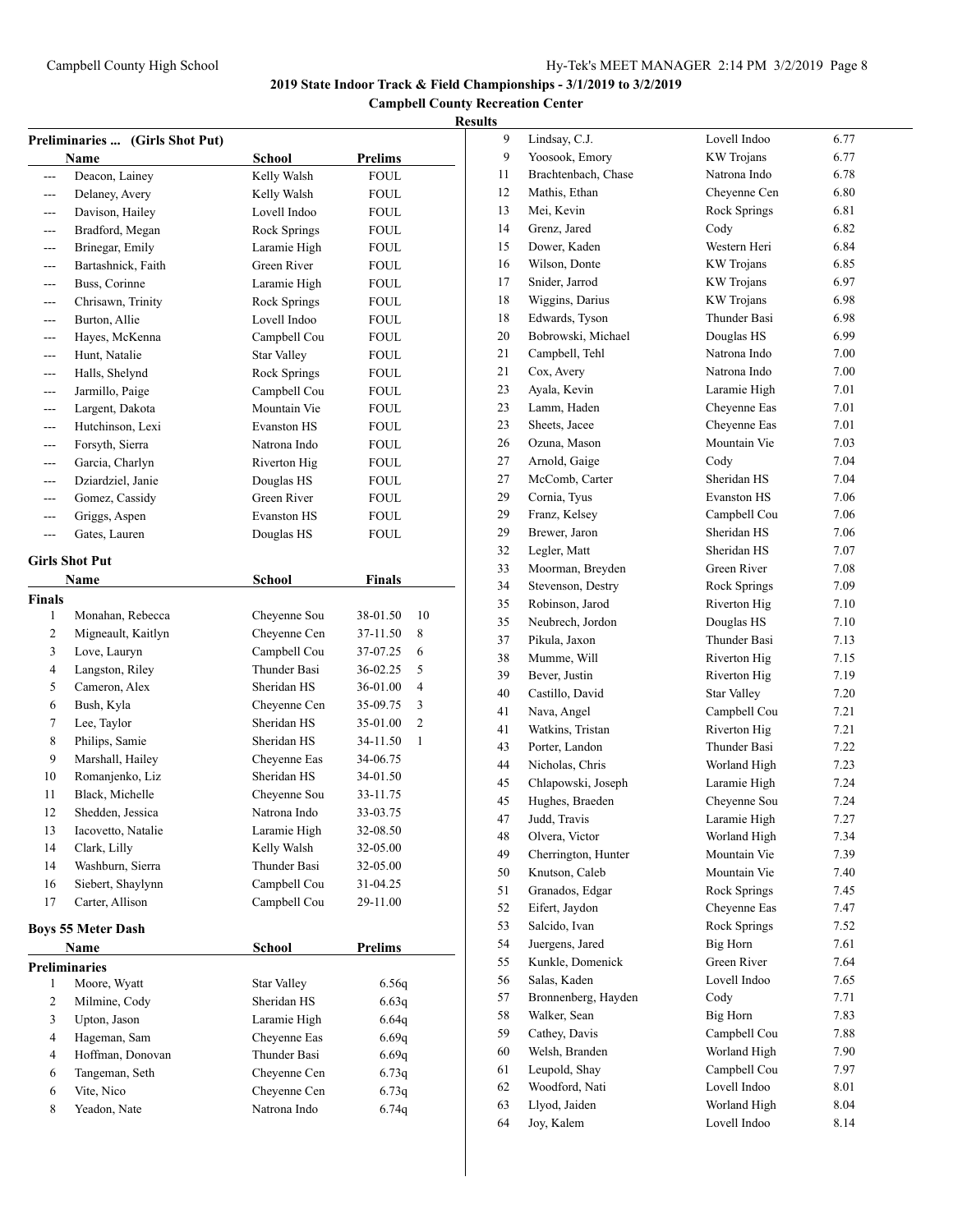**Campbell County Recreation Center**

|               | Preliminaries  (Boys 55 Meter Dash)<br>Name | <b>School</b>       | <b>Prelims</b> |                |
|---------------|---------------------------------------------|---------------------|----------------|----------------|
|               | Molina, Marcos                              | Green River         | FS             |                |
|               | <b>Boys 55 Meter Dash</b>                   |                     |                |                |
|               | Name                                        | School              | <b>Finals</b>  |                |
| <b>Finals</b> |                                             |                     |                |                |
| 1             | Moore, Wyatt                                | <b>Star Valley</b>  | 6.48           | 10             |
| 2             | Milmine, Cody                               | Sheridan HS         | 6.55           | 8              |
| 3             | Upton, Jason                                | Laramie High        | 6.65           | 6              |
| 4             | Hageman, Sam                                | Cheyenne Eas        | 6.69           | 5              |
| 5             | Tangeman, Seth                              | Cheyenne Cen        | 6.84           | 4              |
| 6             | Yeadon, Nate                                | Natrona Indo        | 6.85           | 3              |
| 7             | Hoffman, Donovan                            | Thunder Basi        | 13.32          | $\overline{c}$ |
| 8             | Vite, Nico                                  | Cheyenne Cen        | 13.33          | 1              |
|               | <b>Boys 200 Meter Run</b>                   |                     |                |                |
|               | Name                                        | School              | <b>Prelims</b> |                |
|               | <b>Preliminaries</b>                        |                     |                |                |
| 1             | Moore, Wyatt                                | <b>Star Valley</b>  | 23.19q         |                |
| 2             | Upton, Jason                                | Laramie High        | 23.21q         |                |
| 3             | Milmine, Cody                               | Sheridan HS         | 23.29q         |                |
| 4             | Hoffman, Donovan                            | Thunder Basi        | 23.47q         |                |
| 5             | Riegert, Alec                               | Sheridan HS         | 23.49q         |                |
| 5             | Merritt, Dakota                             | Cheyenne Eas        | 23.49q         |                |
| 7             | Yoosook, Emory                              | <b>KW</b> Trojans   | 23.51q         |                |
| 8             | Roma, Matt                                  | Sheridan HS         | 23.58q         |                |
| 9             | Brachtenbach, Chase                         | Natrona Indo        | 23.64q         |                |
| 10            | Hageman, Sam                                | Cheyenne Eas        | 23.74q         |                |
| 11            | Grenz, Jared                                | Cody                | 23.77q         |                |
| 11            | Wiggins, Darius                             | <b>KW</b> Trojans   | 23.77q         |                |
| 13            | Tangeman, Seth                              | Cheyenne Cen        | 23.81          |                |
| 14            | Wilson, Donte                               | <b>KW</b> Trojans   | 23.87          |                |
| 15            | Franz, Kelsey                               | Campbell Cou        | 23.97          |                |
| 16            | Khan, Zafron                                | Thunder Basi        | 23.98          |                |
| 17            | Vite, Nico                                  | Cheyenne Cen        | 24.10          |                |
| 18            | Ebell, Larenzo                              | Laramie High        | 24.14          |                |
| 19            | Mei, Kevin                                  | <b>Rock Springs</b> | 24.30          |                |
| 20            | Lindsay, C.J.                               | Lovell Indoo        | 24.35          |                |
| 21            | Sheets, Jacee                               | Chevenne Eas        | 24.51          |                |
| 22            | Molina, Marcos                              | Green River         | 24.54          |                |
| 23            | Huckeba, Will                               | Big Horn            | 24.55          |                |
| 23            | Pickett, Morgan                             | Natrona Indo        | 24.55          |                |
| 25            | Morris, Gabe                                | <b>Evanston HS</b>  | 24.58          |                |
| 26            | Hayes, Heath                                | Douglas HS          | 24.60          |                |
| 27            | Hayden, Dylan                               | Thunder Basi        | 24.63          |                |
| 28            | Ziegler, Kade                               | <b>Star Valley</b>  | 24.65          |                |
| 29            | Campbell, Tehl                              | Natrona Indo        | 24.67          |                |
| 30            | Mumme, Will                                 | Riverton Hig        | 24.85          |                |
| 31            | Ayala, Kevin                                | Laramie High        |                |                |
| 31            | Snider, Jarrod                              | <b>KW</b> Trojans   | 24.91          |                |
|               |                                             |                     | 24.91          |                |
| 33            | Arnold, Gaige                               | Cody                | 24.96          |                |
| 34            | Hymas, Seth                                 | Rock Springs        | 24.99          |                |
| 35            | Schlekeway, Caleb                           | Thunder Basi        | 25.08          |                |
| 36            | Stevenson, Destry                           | Rock Springs        | 25.09          |                |
| 37            | Nicholas, Chris                             | Worland High        | 25.23          |                |

| 38             | Fawson, John              | Riverton Hig       | 25.25         |                |
|----------------|---------------------------|--------------------|---------------|----------------|
| 39             | Nava, Angel               | Campbell Cou       | 25.31         |                |
| 40             | Geoghegan, Daniel         | Cody               | 25.33         |                |
| 41             | Race, Kaden               | Campbell Cou       | 25.54         |                |
| 42             | Garcia, Ian               | Cheyenne Eas       | 25.59         |                |
| 43             | Cherrington, Hunter       | Mountain Vie       | 25.64         |                |
| 44             | Bever, Justin             | Riverton Hig       | 25.65         |                |
| 45             | Neubrech, Jordon          | Douglas HS         | 25.66         |                |
| 46             | Brewer, Jaron             | Sheridan HS        | 25.73         |                |
| 47             | Bobrowski, Michael        | Douglas HS         | 25.76         |                |
| 48             | Knutson, Caleb            | Mountain Vie       | 25.87         |                |
| 49             | Stoner, Kade              | Natrona Indo       | 25.90         |                |
| 50             | Moorman, Breyden          | Green River        | 25.93         |                |
| 51             | Francom, Cade             | <b>Evanston HS</b> | 25.99         |                |
| 52             | Dalla, Camdan             | Douglas HS         | 26.09         |                |
| 53             | Chlapowski, Joseph        | Laramie High       | 26.12         |                |
| 54             | Hughes, Braeden           | Cheyenne Sou       | 26.34         |                |
| 55             | Scott, Noah               | Cheyenne Cen       | 26.42         |                |
| 56             | Cudney, Josh              | Green River        | 26.49         |                |
| 57             | Walig, Samuel             | Riverton Hig       | 26.63         |                |
| 58             | Keller, Joseph            | Worland High       | 26.66         |                |
| 59             | Olvera, Victor            | Worland High       | 26.80         |                |
| 60             | Juergens, Jared           | Big Horn           | 27.12         |                |
| 61             | Gibson, Daniel            | Big Horn           | 27.41         |                |
| 62             | Simental, Gamo            | Cheyenne Sou       | 27.63         |                |
| 63             | Bronnenberg, Hayden       | Cody               | 27.82         |                |
| 64             | Nixon, Ethan              | Lovell Indoo       | 27.85         |                |
| 65             | Kunkle, Domenick          | Green River        | 27.92         |                |
| 66             | Mcarthur, Carsen          | Tongue River       | 28.19         |                |
| 67             | Llyod, Jaiden             | Worland High       | 28.61         |                |
| 68             | Carter, Jacob             | Big Horn           | 28.93         |                |
|                | <b>Boys 200 Meter Run</b> |                    |               |                |
|                | <b>Name</b>               | School             | <b>Finals</b> |                |
| <b>Finals</b>  |                           |                    |               |                |
| 1              | Moore, Wyatt              | Star Valley        | 22.61         | 10             |
| $\overline{c}$ | Merritt, Dakota           | Cheyenne Eas       | 22.91         | 7              |
| 2              | Riegert, Alec             | Sheridan HS        | 22.91         | 7              |
| 4              | Upton, Jason              | Laramie High       | 23.07         | 5              |
| 5              | Roma, Matt                | Sheridan HS        | 23.31         | $\overline{4}$ |
| 6              | Hageman, Sam              | Cheyenne Eas       | 23.35         | 3              |
| $\overline{7}$ | Yoosook, Emory            | <b>KW</b> Trojans  | 23.40         | $\overline{c}$ |
|                |                           |                    |               |                |

| 8             | Brachtenbach, Chase       | Natrona Indo      | 23.53         |    |
|---------------|---------------------------|-------------------|---------------|----|
| 9             | Wiggins, Darius           | <b>KW</b> Trojans | 23.81         |    |
| 10            | Grenz, Jared              | Cody              | 24.59         |    |
| ---           | Milmine, Cody             | Sheridan HS       | DO            |    |
|               | <b>Boys 400 Meter Run</b> |                   |               |    |
|               | Name                      | School            | <b>Finals</b> |    |
| <b>Finals</b> |                           |                   |               |    |
| 1             | Merritt, Dakota           | Chevenne Eas      | 50.68         | 10 |
| 2             | Milmine, Cody             | Sheridan HS       | 51.45         | 8  |
| 3             | Riegert, Alec             | Sheridan HS       | 51.91         | 6  |
| 4             | Roma, Matt                | Sheridan HS       | 52.11         | 5  |
| 5             | Martinez, Oscar           | Thunder Basi      | 52.78         | 4  |
| 6             | Longfellow, Damon         | Rock Springs      | 52.87         | 3  |
|               |                           |                   |               |    |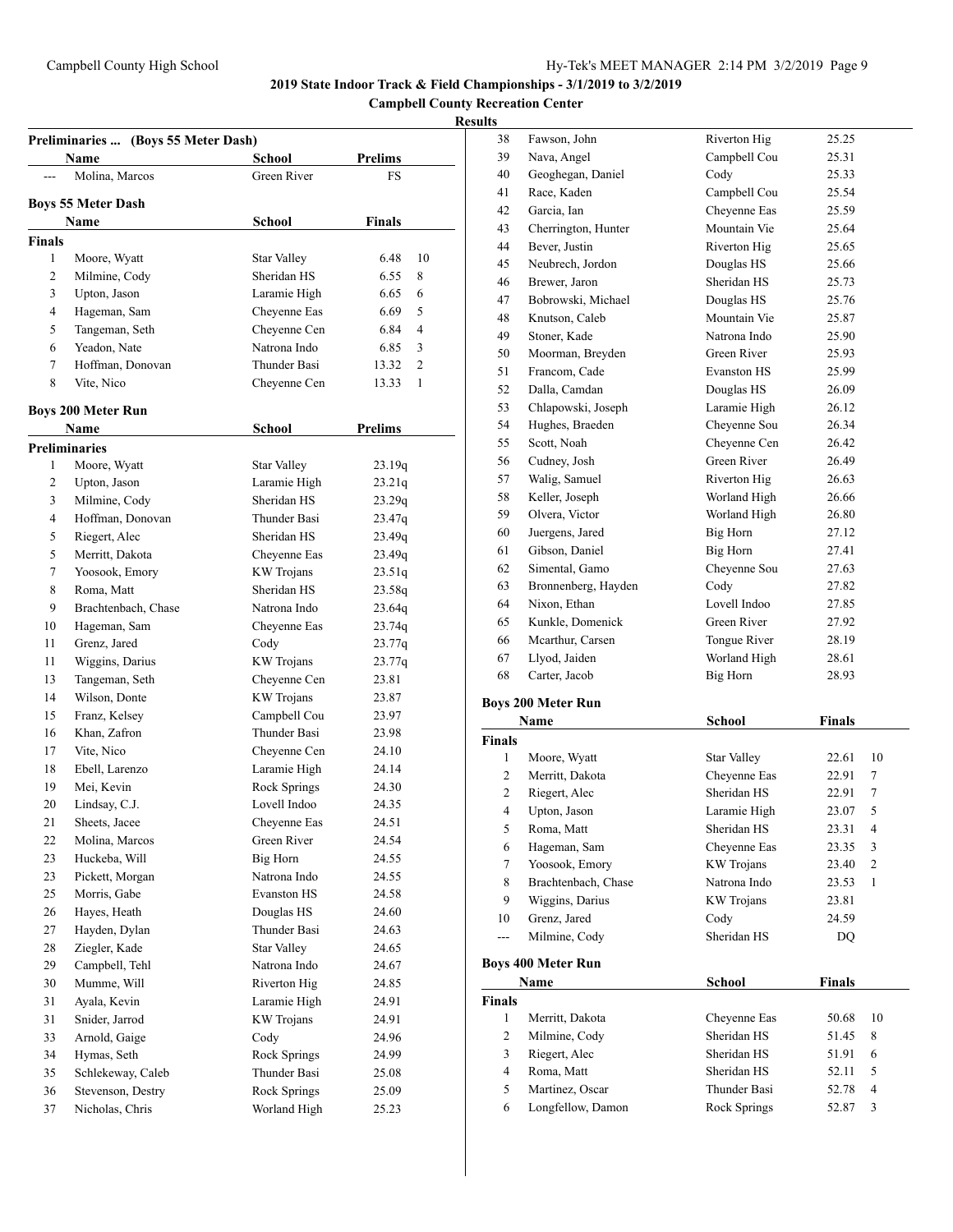**Campbell County Recreation Center**

|                | Finals  (Boys 400 Meter Run)      |                    |               |    |
|----------------|-----------------------------------|--------------------|---------------|----|
|                | Name                              | School             | <b>Finals</b> |    |
| 7              | Smith, Kody                       | <b>Evanston HS</b> | 52.90         | 2  |
| 8              | Halladay, Tyrell                  | <b>Evanston HS</b> | 52.98         | 1  |
| 9              | Brachtenbach, Chase               | Natrona Indo       | 53.39         |    |
| 10             | Atkinson, Colton                  | <b>KW</b> Trojans  | 53.82         |    |
| 11             | Morris, Gabe                      | <b>Evanston HS</b> | 53.84         |    |
| 12             | Schlekeway, Caleb                 | Thunder Basi       | 54.06         |    |
| 12             | Khan, Zafron                      | Thunder Basi       | 54.06         |    |
| 14             | Brooks, Brady                     | Douglas HS         | 54.45         |    |
| 15             | Wiggins, Darius                   | <b>KW</b> Trojans  | 54.67         |    |
| 16             | Miller, Tim                       | Natrona Indo       | 55.39         |    |
| 17             | Gauthier, Garner                  | Thunder Basi       | 55.62         |    |
| 18             | Dahl, Austin                      | Laramie High       | 55.73         |    |
| 19             | Jacobson, Tanner                  | Cheyenne Eas       | 55.89         |    |
| 20             | Odogwu, Emmanuel                  | Rock Springs       | 56.67         |    |
| 21             | Dalla, Camdan                     | Douglas HS         | 56.85         |    |
| 22             | Cordes, Dylan                     | Lovell Indoo       | 56.90         |    |
| 23             | Garcia, Ian                       | Cheyenne Eas       | 57.47         |    |
| 24             | Stoner, Kade                      | Natrona Indo       | 57.92         |    |
| 25             | Froelich, Dustin                  | Campbell Cou       | 58.03         |    |
| 26             | Vasquez, Kellan                   | Laramie High       | 58.21         |    |
| 27             | Atkins, Jarrett                   | Green River        | 58.32         |    |
| 28             | Erisman, Alex                     | Campbell Cou       | 58.36         |    |
| 29             | Cudney, Josh                      | Green River        | 58.61         |    |
| 30             | Bond, Braydon                     | Cody               | 58.72         |    |
| 31             | Brandt, Jimmy                     | Natrona Indo       | 59.16         |    |
| 32             | Eifert, Jaydon                    | Cheyenne Eas       | 59.35         |    |
| 33             | Liu, Eric                         | <b>Star Valley</b> | 59.43         |    |
| 34             | Hlad, Alex                        | Green River        | 59.61         |    |
| 35             | Newbrough, Cody                   | Laramie High       | 59.74         |    |
| 36             | Saint, Gabe                       | Douglas HS         | 1:00.64       |    |
| 37             | Watkins, Tristan                  | Riverton Hig       | 1:01.26       |    |
| 38             | Salazar, Ignacio                  | Douglas HS         | 1:01.84       |    |
| 39             | Nixon, Ethan                      | Lovell Indoo       | 1:02.07       |    |
| 40             | Gibson, Daniel                    | Big Horn           | 1:02.45       |    |
| 41             | Soto, Javier                      | Laramie High       | 1:02.61       |    |
| 42             | Woodford, Nati                    | Lovell Indoo       | 1:05.26       |    |
| 43             | Roberts, Colton                   | Campbell Cou       | 1:05.27       |    |
| 44             | Petsche, Anthony                  | Riverton Hig       | 1:05.82       |    |
| 45             | Carter, Jacob                     | Big Horn           | 1:06.78       |    |
| 46             | Mcarthur, Carsen                  | Tongue River       | 1:07.11       |    |
| 47             | Cummins, Brandon                  | Big Horn           | 1:10.04       |    |
| 48             | Grzybowski, Sam                   | Worland High       | 1:12.59       |    |
| 49             | Costalez, Trevor                  | Worland High       | 1:14.57       |    |
|                |                                   |                    |               |    |
|                | <b>Boys 800 Meter Run</b><br>Name |                    | <b>Finals</b> |    |
| <b>Finals</b>  |                                   | School             |               |    |
| 1              | Wetzel, Asefa                     | Star Valley        | 1:57.73       | 10 |
| $\overline{c}$ | Visser, Peter                     | <b>Star Valley</b> |               | 8  |
| 3              | Swingholm, Mason                  | Laramie High       | 1:58.65       | 6  |
| 4              | Brooks, Brady                     | Douglas HS         | 2:01.69       | 5  |
| 5              |                                   | Natrona Indo       | 2:01.91       | 4  |
| 6              | Henry, Mason<br>Cardon, Dallin    | <b>Evanston HS</b> | 2:02.55       | 3  |
|                |                                   | <b>Evanston HS</b> | 2:03.06       | 2  |
| 7              | Halladay, Tyrell                  |                    | 2:03.85       |    |

| 8  | Stephen, Austin      | Cheyenne Cen        | 2:06.32<br>1 |
|----|----------------------|---------------------|--------------|
| 9  | Garber, Alex         | Sheridan HS         | 2:06.48      |
| 10 | Vollmer, Cooper      | <b>Tongue River</b> | 2:07.35      |
| 11 | Drewes, Skyler       | Lovell Indoo        | 2:07.36      |
| 12 | Jurewicz, Joey       | <b>Thunder Basi</b> | 2:07.44      |
| 13 | Lydic, Nathaniel     | Big Horn            | 2:07.57      |
| 14 | Tangeman, Jordan     | Laramie High        | 2:08.07      |
| 15 | Lyford, Derk         | Laramie High        | 2:08.49      |
| 16 | Loveland, Jessie     | <b>Star Valley</b>  | 2:08.72      |
| 17 | Zabel, Jackson       | <b>Thunder Basi</b> | 2:09.69      |
| 18 | Ramos, Anival        | <b>Star Valley</b>  | 2:09.78      |
| 19 | Clark-Mellot, Kaycee | Cheyenne Cen        | 2:09.93      |
| 20 | Shaw, Wyatt          | Sheridan HS         | 2:10.17      |
| 21 | Rogers, Cactus       | Cheyenne Eas        | 2:10.21      |
| 22 | Johnson, Cameron     | Cheyenne Eas        | 2:10.92      |
| 23 | Smith, Baylor        | Cheyenne Eas        | 2:11.82      |
| 24 | Doherty, Morgan      | Thunder Basi        | 2:12.00      |
| 25 | Harvey, Noah         | Big Horn            | 2:12.31      |
| 25 | Knueppel, Tristan    | Cheyenne Cen        | 2:12.31      |
| 27 | Bond, Braydon        | Cody                | 2:13.18      |
| 28 | Krueger, Collin      | Laramie High        | 2:13.29      |
| 29 | Harmon, Travis       | Mountain Vie        | 2:14.72      |
| 30 | Gomez, Robert        | <b>Evanston HS</b>  | 2:14.79      |
| 31 | Massman, Skylar      | Campbell Cou        | 2:15.50      |
| 32 | Giroux, Jason        | Cheyenne Sou        | 2:15.87      |
| 33 | Gissendanner, Kaleb  | Cheyenne Sou        | 2:15.96      |
| 34 | Hartl, Bryson        | Natrona Indo        | 2:15.97      |
| 35 | Peek, Jackson        | Rock Springs        | 2:15.99      |
| 36 | Parker, Kolby        | Natrona Indo        | 2:16.03      |
| 37 | Sepos, Brandon       | <b>Evanston HS</b>  | 2:16.13      |
| 38 | Hurm, Braik          | Campbell Cou        | 2:16.20      |
| 39 | Cummins, Kobie       | Big Horn            | 2:17.36      |
|    | Haslem, Austin       | Lovell Indoo        |              |
| 40 |                      |                     | 2:17.62      |
| 41 | Sundquist, Caleb     | Natrona Indo        | 2:17.66      |
| 42 | Hamblin, Justin      | Mountain Vie        | 2:17.97      |
| 43 | Franks, Lane         | Lovell Indoo        | 2:19.47      |
| 44 | Watson, Billy        | Big Horn            | 2:19.76      |
| 45 | Barron, Jason        | Tongue River        | 2:20.55      |
| 46 | Grubb, Caeden        | Green River         | 2:21.08      |
| 47 | Johnson, Hayden      | Riverton Hig        | 2:23.60      |
| 48 | Cordes, Dylan        | Lovell Indoo        | 2:23.69      |
| 49 | Whiteplume, Taryn    | Riverton Hig        | 2:23.98      |
| 50 | Frentheway, Jason    | Cheyenne Cen        | 2:24.06      |
| 51 | Salazar, Ignacio     | Douglas HS          | 2:24.50      |
| 52 | Dobson, Jakob        | Cheyenne Eas        | 2:25.17      |
| 53 | Gabel, Tristan       | Riverton Hig        | 2:26.73      |
| 54 | Gailey, Kaden        | Green River         | 2:27.34      |
| 55 | Wassum, Jackson      | Worland High        | 2:29.19      |
| 56 | Hlad, Alex           | Green River         | 2:31.80      |
| 57 | Westenskow, Jared    | Green River         | 2:35.57      |
| 58 | Edholm, Eric         | Worland High        | 2:42.58      |
| 59 | Wilson, Richard      | Worland High        | 2:50.30      |
| 60 | Costalez, Trevor     | Worland High        | 2:51.20      |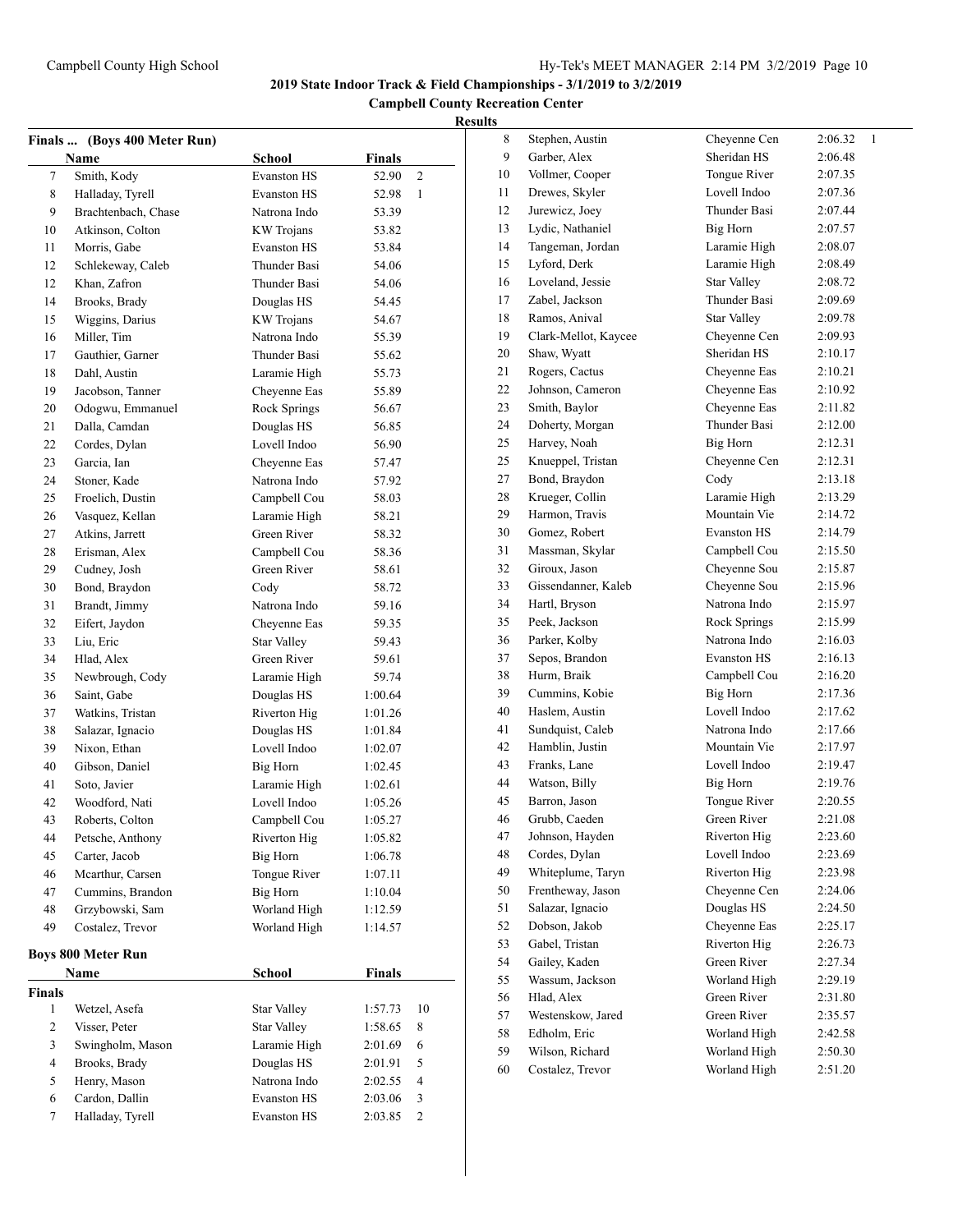**Campbell County Recreation Center**

|        | <b>Boys 1600 Meter Run</b> |                    |               |    |
|--------|----------------------------|--------------------|---------------|----|
|        | Name                       | School             | <b>Finals</b> |    |
| Finals |                            |                    |               |    |
| 1      | Wetzel, Asefa              | Star Valley        | 4:22.88       | 10 |
| 2      | Visser, Peter              | <b>Star Valley</b> | 4:34.01       | 8  |
| 3      | Lyford, Derk               | Laramie High       | 4:36.58       | 6  |
| 4      | Cardon, Dallin             | <b>Evanston HS</b> | 4:37.93       | 5  |
| 5      | Valerio, Marcos            | Green River        | 4:38.24       | 4  |
| 6      | Standish, David            | Sheridan HS        | 4:38.75       | 3  |
| 7      | Avery, Garett              | Sheridan HS        | 4:38.77       | 2  |
| 8      | Henry, Mason               | Natrona Indo       | 4:40.96       | 1  |
| 9      | Wiley, Weston              | <b>Evanston HS</b> | 4:41.03       |    |
| 10     | Swingholm, Mason           | Laramie High       | 4:41.22       |    |
| 11     | Stephen, Trevor            | Cheyenne Cen       | 4:42.15       |    |
| 12     | Rief, Jeremy               | Cheyenne Eas       | 4:43.00       |    |
| 13     | Brown, Tim                 | Sheridan HS        | 4:43.61       |    |
| 14     | Jurewicz, Joey             | Thunder Basi       | 4:43.88       |    |
| 15     | Gromer, Austin             | <b>KW</b> Trojans  | 4:44.33       |    |
| 16     | Caldwell, James            | Lovell Indoo       | 4:46.60       |    |
| 17     | Mowery, Ethan              | Cheyenne Sou       | 4:47.41       |    |
| 18     | Miller, Kyson              | <b>KW</b> Trojans  | 4:47.87       |    |
| 19     | Etzelmiller, Connor        | Natrona Indo       | 4:50.99       |    |
| 20     | Vollmer, Cooper            | Tongue River       | 4:51.74       |    |
| 21     | Yates, Jayden              | Lovell Indoo       | 4:52.11       |    |
| 22     | Loveland, Jessie           | <b>Star Valley</b> | 4:52.49       |    |
| 23     | Charest, Reese             | Sheridan HS        | 4:55.17       |    |
| 24     | Haack, Bradshaw            | <b>Evanston HS</b> | 4:55.77       |    |
| 25     | Harmon, Travis             | Mountain Vie       | 4:56.57       |    |
| 26     | Rogers, Cactus             | Cheyenne Eas       | 4:56.90       |    |
| 27     | Hurm, Braik                | Campbell Cou       | 4:57.29       |    |
| 28     | Morrell, Taden             | Rock Springs       | 4:57.73       |    |
| 29     | Babcock, Micah             | Rock Springs       | 4:57.87       |    |
| 30     | Finch, Chris               | Natrona Indo       | 4:58.98       |    |
| 31     | Frentheway, Jacob          | Cheyenne Cen       | 5:00.85       |    |
| 32     | Tangeman, Jordan           | Laramie High       | 5:00.93       |    |
| 33     | Henry, Kent                | Laramie High       | 5:02.85       |    |
| 34     | Anderson, Colter           | Cheyenne Cen       | 5:02.99       |    |
| 35     | Gomez, Robert              | <b>Evanston HS</b> | 5:03.38       |    |
| 36     | Murphy, Thomas             | Rock Springs       | 5:03.93       |    |
| 37     | Pacheco, Matthew           | Cheyenne Cen       | 5:04.12       |    |
| 38     | Zabel, Jackson             | Thunder Basi       | 5:04.43       |    |
| 39     | Foley, Dillon              | <b>Star Valley</b> | 5:05.09       |    |
| 40     | Doherty, Morgan            | Thunder Basi       | 5:05.38       |    |
| 41     | Catchpole, Jackson         | <b>KW</b> Trojans  | 5:06.78       |    |
| 42     | Hamblin, Justin            | Mountain Vie       | 5:08.35       |    |
| 43     | Bond, Braydon              | Cody               | 5:08.53       |    |
| 44     | Mansheim, Zach             | Thunder Basi       | 5:09.61       |    |
| 45     | Huang, Edmon               | Rock Springs       | 5:10.57       |    |
| 46     | Pfeiffer, Tyler            | Lovell Indoo       | 5:12.63       |    |
| 47     | Bauer, Ethan               | Natrona Indo       | 5:17.11       |    |
| 48     | Barron, Jason              | Tongue River       | 5:17.75       |    |
| 49     | Franks, Lane               | Lovell Indoo       | 5:21.73       |    |
| 50     | Sherwin, Greg              | Green River        | 5:22.50       |    |
| 51     | Johnson, Hayden            | Riverton Hig       | 5:27.08       |    |
| 52     | Massman, Skylar            | Campbell Cou       | 5:27.45       |    |

| <b>SUILS</b>  |                              |                    |                |
|---------------|------------------------------|--------------------|----------------|
| 53            | Michaud, Bridger             | Big Horn           | 5:28.92        |
| 54            | Gabel, Tristan               | Riverton Hig       | 5:37.02        |
| 55            | Whiteplume, Taryn            | Riverton Hig       | 5:37.08        |
| 56            | Cummins, Kobie               | Big Horn           | 5:41.03        |
| 57            | Wassum, Jackson              | Worland High       | 5:44.09        |
| 58            | Cummins, Brandon             | Big Horn           | 5:58.21        |
| 59            | Edholm, Eric                 | Worland High       | 5:58.93        |
| 60            | Robinson, Adam               | Green River        | 5:59.79        |
| 61            | Yeigh, Wyatt                 | Tongue River       | 6:11.24        |
| 62            | Wilson, Richard              | Worland High       | 6:11.27        |
| 63            | Hansen, Evin                 | Green River        | 6:22.90        |
|               | <b>Boys 3200 Meter Run</b>   |                    |                |
|               | Name                         | <b>School</b>      | <b>Finals</b>  |
| <b>Finals</b> |                              |                    |                |
| 1             | Wetzel, Asefa                | Star Valley        | 9:52.74<br>10  |
| 2             | Visser, Peter                | Star Valley        | 10:02.01<br>8  |
| 3             | Valerio, Marcos              | Green River        | 10:06.68<br>6  |
| 4             | Lyford, Derk                 | Laramie High       | 5<br>10:08.39  |
| 5             | Wiley, Weston                | <b>Evanston HS</b> | 4<br>10:09.34  |
| 6             | Standish, David              | Sheridan HS        | 3<br>10:12.87  |
| 7             | Swingholm, Mason             | Laramie High       | 2<br>10:14.15  |
| 8             | Rief, Jeremy                 | Cheyenne Eas       | 10:15.30<br>1  |
| 9             | Loveland, Jessie             | <b>Star Valley</b> | 10:23.42       |
| 10            | Etzelmiller, Connor          | Natrona Indo       | 10:27.83       |
| 11            | Harmon, Travis               | Mountain Vie       | 10:29.11       |
| 12            | Avery, Garett                | Sheridan HS        | 10:32.65       |
| 13            | Foley, Dillon                | Star Valley        | 10:50.60       |
| 14            | Frentheway, Jacob            | Cheyenne Cen       | 10:53.42       |
| 15            | Anderson, Colter             | Cheyenne Cen       | 10:53.61       |
| 16            | Yates, Jayden                | Lovell Indoo       | 10:54.19       |
| 17            | Charest, Reese               | Sheridan HS        | 10:58.90       |
| 18            | Gomez, Robert                | <b>Evanston HS</b> | 11:06.94       |
| 19            | Mansheim, Zach               | Thunder Basi       | 11:09.81       |
| 20            | Hurm, Braik                  | Campbell Cou       | 11:11.31       |
| 21            | Sepos, Brandon               | <b>Evanston HS</b> | 11:12.51       |
| 22            | Gray, Rylan                  | Natrona Indo       | 11:12.76       |
| 23            | Bauer, Ethan                 | Natrona Indo       | 11:18.01       |
| 24            | Pacheco, Matthew             | Cheyenne Cen       | 11:18.05       |
| 25            | Sherwin, Greg                | Green River        | 11:19.97       |
| 26            | Barron, Jason                | Tongue River       | 11:26.90       |
| 27            | Hamblin, Justin              | Mountain Vie       | 11:27.41       |
| 28            | Murphy, Thomas               | Rock Springs       | 11:28.50       |
| 29            | Huang, Edmon                 | Rock Springs       | 11:32.66       |
| 30            | Sundquist, Caleb             | Natrona Indo       | 11:39.06       |
| 31            | Frentheway, Jason            | Cheyenne Cen       | 11:43.50       |
| 32            | Matthews, Carter             | Thunder Basi       | 12:07.66       |
| 33            | Cooper, Jamison              | Riverton Hig       | 12:08.60       |
| 34            | Wilson, Richard              | Worland High       | 12:52.27       |
| 35            | Robinson, Adam               | Green River        | 12:52.39       |
| 36            | Yeigh, Wyatt                 | Tongue River       | 13:12.98       |
|               | <b>Boys 55 Meter Hurdles</b> |                    |                |
|               | Name                         | <b>School</b>      | <b>Prelims</b> |
|               | <b>Preliminaries</b>         |                    |                |
| 1             | Ostler, Kyler                | Big Horn           | 8.00q          |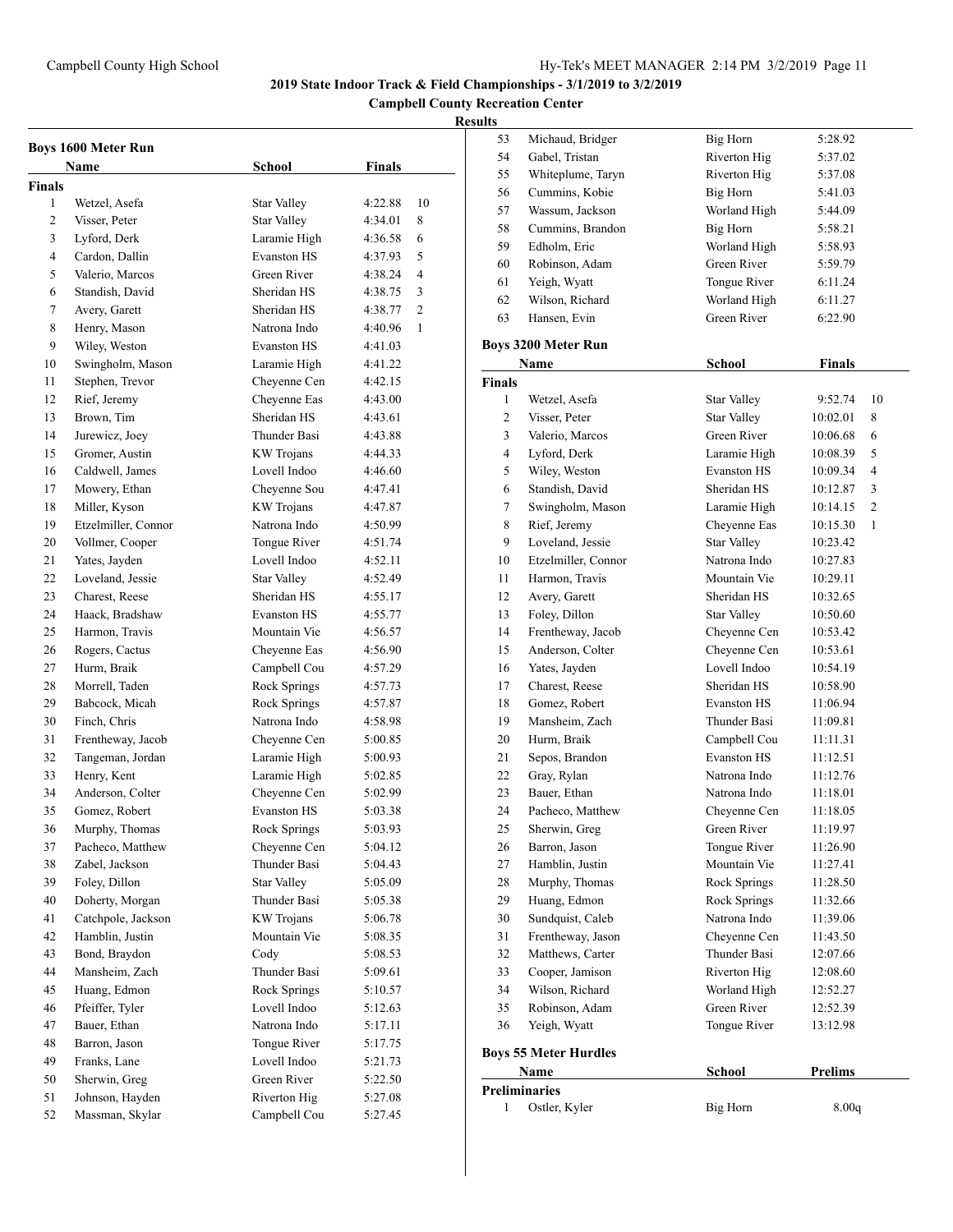**Campbell County Recreation Center**

| Preliminaries  (Boys 55 Meter Hurdles) |                                     |                                           |               |    |
|----------------------------------------|-------------------------------------|-------------------------------------------|---------------|----|
|                                        | Name                                | School                                    | Prelims       |    |
| 2                                      | Riegert, Alec                       | Sheridan HS                               | 8.02q         |    |
| 2                                      | Pafford, Tanner                     | Cheyenne Cen                              | 8.02q         |    |
| 4                                      | Edwards, Tyson                      | <b>Thunder Basi</b>                       | 8.11q         |    |
| 5                                      | Greenelsh, Liam                     | Big Horn                                  | 8.14q         |    |
| 6                                      | Hayden, Dylan                       | Thunder Basi                              | 8.15q         |    |
| 7                                      | Danso, Jefferson                    | Cheyenne Eas                              | 8.16q         |    |
| 7                                      | Brandt, Hunter                      | Natrona Indo                              | 8.16q         |    |
| 9                                      | Douglas, Robert                     | Natrona Indo                              | 8.18          |    |
| 10                                     | Goich, Cole                         | Rock Springs                              | 8.20          |    |
| 11                                     | Hymas, Seth                         | Rock Springs                              | 8.28          |    |
| 12                                     | Meinecke, Kyle                      | Sheridan HS                               | 8.31          |    |
| 13                                     | Arnold, Gaige                       | Cody                                      | 8.46          |    |
| 14                                     | Barker, Jamin                       | <b>Evanston HS</b>                        | 8.54          |    |
| 15                                     | Wagner, Nathan                      | Sheridan HS                               | 8.62          |    |
| 16                                     | Mansheim, Steven                    | Thunder Basi                              | 9.03          |    |
| 17                                     | Minchow, Hayden                     | <b>Thunder Basi</b>                       | 9.04          |    |
| 18                                     | Snider, Jarrod                      | KW Trojans                                | 9.13          |    |
| 19                                     | Erisman, Alex                       | Campbell Cou                              | 9.26          |    |
| 20                                     | O'Leary, Ethan                      | Sheridan HS                               | 9.27          |    |
| 21                                     | Francom, Cade                       | <b>Evanston HS</b>                        | 9.31          |    |
| 22                                     | Granados, Edgar                     | Rock Springs                              | 9.53          |    |
| 23                                     | Pera, Alfonso                       | Laramie High                              | 9.60          |    |
| 24                                     | Valdez, Nolan                       | Natrona Indo                              | 9.74          |    |
| 25                                     | Atkins, Jarrett                     | Green River                               | 9.86          |    |
| 26                                     | Wilson, Donte                       | <b>KW</b> Trojans                         | 9.89          |    |
| 27                                     | Walker, Christian                   | <b>Big Horn</b>                           | 9.92          |    |
| 28                                     | Saint, Gabe                         | Douglas HS                                | 10.14         |    |
| 29                                     | Bickell, Jaden                      | Cheyenne Eas                              | 10.20         |    |
| 30                                     | Larson, Christopher                 | Natrona Indo                              | 10.32         |    |
| 31                                     | Welsh, Branden                      | Worland High                              | 11.49         |    |
|                                        | <b>Boys 55 Meter Hurdles</b>        |                                           |               |    |
|                                        | Name                                | <b>School</b>                             | <b>Finals</b> |    |
| <b>Finals</b>                          |                                     |                                           |               |    |
| 1                                      | Riegert, Alec                       | Sheridan HS                               | 7.90          | 10 |
| 2                                      | Edwards, Tyson                      | Thunder Basi                              | 8.01          | 8  |
| 3                                      | Danso, Jefferson                    | Cheyenne Eas                              | 8.10          | 6  |
| 4                                      | Ostler, Kyler                       | Big Horn                                  | 8.14          | 5  |
| 5                                      | Brandt, Hunter                      | Natrona Indo                              | 8.15          | 4  |
| 6                                      | Greenelsh, Liam                     | Big Horn                                  | 8.16          | 3  |
| 7                                      | Pafford, Tanner                     | Cheyenne Cen                              | 8.19          | 2  |
| 8                                      | Hayden, Dylan                       | Thunder Basi                              | 8.22          | 1  |
|                                        | <b>Boys 4x200 Meter Relay</b>       |                                           |               |    |
|                                        | Team                                | Relay                                     | <b>Finals</b> |    |
| <b>Finals</b>                          |                                     |                                           |               |    |
| 1                                      | Sheridan HS                         | А                                         | 1:31.93       | 10 |
|                                        | 1) McComb, Carter                   | 2) Riegert, Alec                          |               |    |
|                                        | 3) Roma, Matt                       | 4) Wodahl, Marc                           |               |    |
| 2                                      | Cheyenne Eas                        | А                                         | 1:32.44       | 8  |
|                                        | 1) Hageman, Sam<br>3) Sheets, Jacee | 2) Danso, Jefferson<br>4) Merritt, Dakota |               |    |
|                                        |                                     |                                           |               |    |

| uns    |                               |       |                        |                 |
|--------|-------------------------------|-------|------------------------|-----------------|
| 3      | <b>KW</b> Trojans             | A     | 1:34.40                | 6               |
|        | 1) Wiggins, Darius            |       | 2) Yoosook, Emory      |                 |
|        | 3) Snider, Jarrod             |       | 4) Wilson, Donte       |                 |
| 4      | Rock Springs Hs-Wy            | A     | 1:35.72                | 5               |
|        | 1) Mei, Kevin                 |       | 2) Salcido, Erick      |                 |
|        | 3) Goich, Cole                |       | 4) Longfellow, Damon   |                 |
| 5      | Cheyenne Central HS           | A     | 1:36.05                | 4               |
|        | 1) Tangeman, Seth             |       | 2) Bell, Nolan         |                 |
|        | 3) Mathis, Ethan              |       | 4) Vite, Nico          |                 |
| 6      | Thunder Basi                  | А     | 1:36.72                | 3               |
|        | 1) Hoffman, Donovan           |       | 2) Minchow, Hayden     |                 |
|        | 3) Pikula, Jaxon              |       | 4) Edwards, Tyson      |                 |
| 7      | Natrona Indoor                | А     | 1:36.89                | 2               |
|        | 1) Yeadon, Nate               |       | 2) Douglas, Robert     |                 |
|        | 3) Pickett, Morgan            |       | 4) Cox, Avery          |                 |
| 8      | Laramie High School           | A     | 1:37.86                | 1               |
|        | 1) Smith, Matt                |       | 2) Ebell, Larenzo      |                 |
|        | 3) Ayala, Kevin               |       | 4) Chlapowski, Joseph  |                 |
| 9      | Star Valley Hs-Wy             | А     | 1:38.65                |                 |
|        | 1) Moore, Wyatt               |       | 2) Ziegler, Kade       |                 |
|        | 3) Harnack, Thomas            |       | 4) Oesch, Lane         |                 |
| 10     | <b>Evanston HS</b>            | А     | 1:39.23                |                 |
|        | 1) Cornia, Tyus               |       | 2) Francom, Cade       |                 |
|        | 3) Smith, Kody                |       | 4) Morris, Gabe        |                 |
| 11     | Campbell Cou                  | A     | 1:39.44                |                 |
|        | 1) Nava, Angel                |       | 2) Race, Kaden         |                 |
|        | 3) Erisman, Alex              |       | 4) Franz, Kelsey       |                 |
| 12     | Douglas HS                    | А     | 1:39.70                |                 |
|        | 1) Bobrowski, Michael         |       | 2) Hayes, Heath        |                 |
|        | 3) Perry, Sutton              |       | 4) Neubrech, Jordon    |                 |
| 13     | Riverton High School          | A     | 1:40.84                |                 |
|        | 1) Bever, Justin              |       | 2) Fawson, John        |                 |
|        | 3) Watkins, Tristan           |       | 4) Mumme, Will         |                 |
| 14     | Green River HS WY             | А     | 1:41.43                |                 |
|        | 1) Atkins, Jarrett            |       | 2) Moorman, Breyden    |                 |
|        | 3) Cudney, Josh               |       | 4) Molina, Marcos      |                 |
| 15     | Mountain View Hs, WY          | А     | 1:41.45                |                 |
|        | 1) Knutson, Caleb             |       | 2) Harmon, Travis      |                 |
|        | 3) Ozuna, Mason               |       | 4) Cherrington, Hunter |                 |
| 16     | Worland High School           | А     | 1:45.64                |                 |
|        | 1) Keller, Joseph             |       | 2) Grzybowski, Sam     |                 |
|        | 3) Olvera, Victor             |       | 4) Nicholas, Chris     |                 |
|        | Big Horn                      | А     | DO                     |                 |
|        | 1) Greenelsh, Liam            |       | 2) Ostler, Kyler       |                 |
|        | 3) Lydic, Nathaniel           |       | 4) Huckeba, Will       |                 |
|        |                               |       |                        |                 |
|        | <b>Boys 4x400 Meter Relay</b> |       |                        |                 |
|        | Team                          | Relay | Finals                 |                 |
| Finals |                               |       |                        |                 |
| 1      | Evanston HS                   |       | 2.2221                 | $\overline{10}$ |

| als |                     |                  |         |     |  |
|-----|---------------------|------------------|---------|-----|--|
|     | Evanston HS         | А                | 3.33.31 | -10 |  |
|     | 1) Morris, Gabe     | 2) Periman, Cris |         |     |  |
|     | 3) Halladay, Tyrell | 4) Smith, Kody   |         |     |  |
|     | Sheridan HS         | А                | 3:33.35 | - 8 |  |
|     | 1) Shaw, Wyatt      | 2) Milmine, Cody |         |     |  |
|     | 3) Wodahl, Marc     | 4) Roma, Matt    |         |     |  |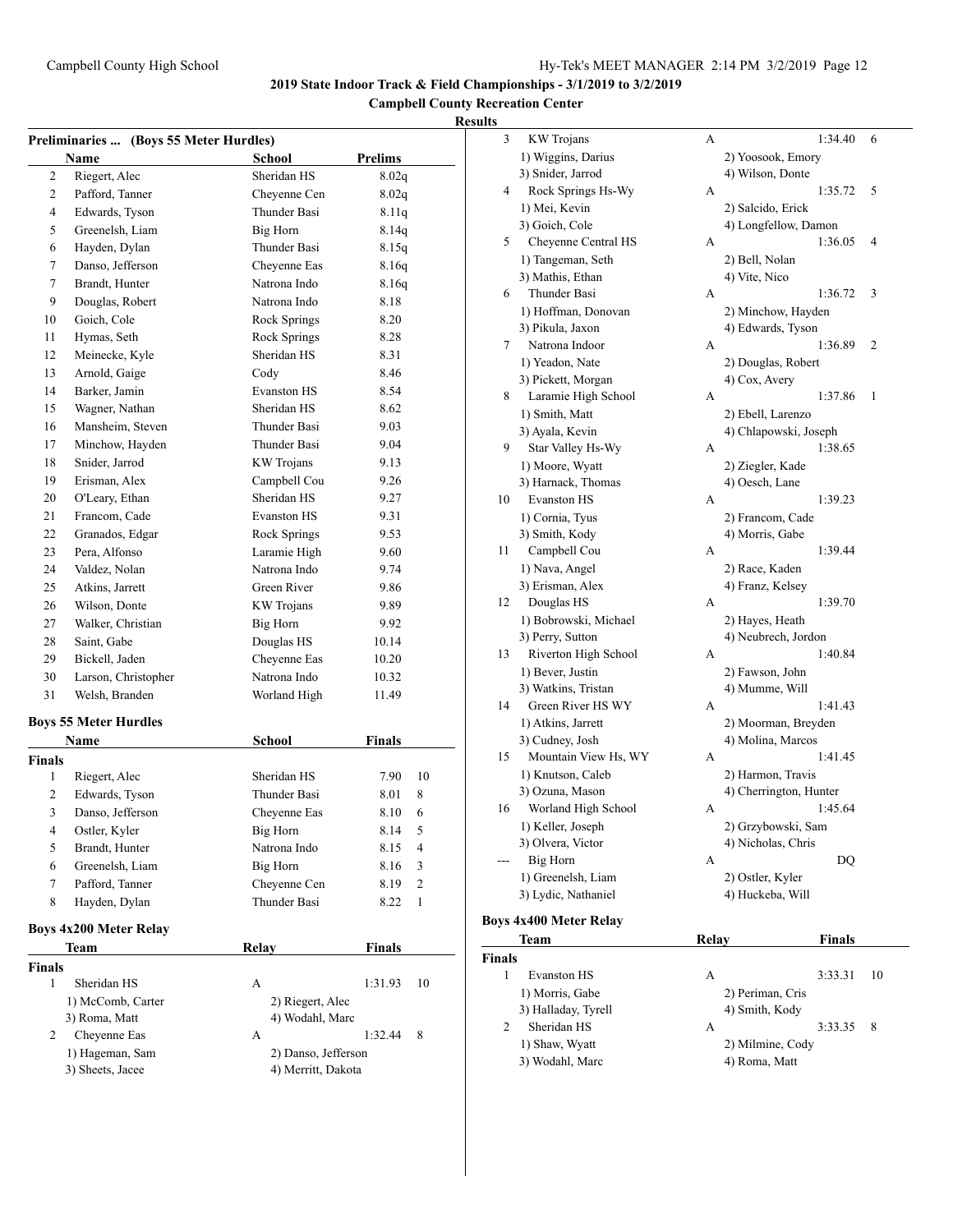## **Campbell County Recreation Center**

## **Results**

|        | Finals  (Boys 4x400 Meter Relay) |       |                                       |    |
|--------|----------------------------------|-------|---------------------------------------|----|
|        | Team                             | Relay | Finals                                |    |
| 3      | Natrona Indoor                   | A     | 3:33.86                               | 6  |
|        | 1) Cox, Avery                    |       | 2) Brachtenbach, Chase                |    |
|        | 3) Valdez, Nolan                 |       | 4) Brown, Hunter                      |    |
| 4      | Thunder Basi                     | A     | 3:35.00                               | 5  |
|        | 1) Schlekeway, Caleb             |       | 2) Khan, Zafron                       |    |
|        | 3) Schlekeway, Camden            |       | 4) Martinez, Oscar                    |    |
| 5      | Cheyenne Central HS              | A     | 3:39.10                               | 4  |
|        | 1) Dilly, Blain                  |       | 2) Spiker, Sam                        |    |
|        | 3) Mathis, Ethan                 |       | 4) Vite, Nico                         |    |
| 6      | Laramie High School              | A     | 3:43.77                               | 3  |
|        | 1) Ebell, Larenzo                |       | 2) Dahl, Austin                       |    |
|        | 3) Gamboa, Woodrow               |       | 4) Vasquez, Kellan                    |    |
| 7      | Rock Springs Hs-Wy               | A     | 3:44.46                               | 2  |
|        | 1) Christopherson, Dylan         |       | 2) Longfellow, Damon                  |    |
|        | 3) Goich, Cole                   |       | 4) Odogwu, Emmanuel                   |    |
| 8      | <b>KW</b> Trojans                | A     | 3:44.66                               | 1  |
|        |                                  |       |                                       |    |
|        | 1) Perry, Slater                 |       | 2) Atkinson, Colton                   |    |
|        | 3) Schaff, Zach                  |       | 4) Nolan, Thomas                      |    |
| 9      | Big Horn                         | A     | 3:45.69                               |    |
|        | 1) Ostler, Kyler                 |       | 2) Harvey, Noah                       |    |
|        | 3) Huckeba, Will                 |       | 4) Lydic, Nathaniel                   |    |
| 10     | Douglas HS                       | A     | 3:46.56                               |    |
|        | 1) Brooks, Brady                 |       | 2) Dalla, Camdan                      |    |
|        | 3) Hayes, Heath                  |       | 4) Perry, Sutton                      |    |
| 11     | Green River HS WY                | A     | 3:47.44                               |    |
|        | 1) Atkins, Jarrett               |       | 2) Moorman, Breyden                   |    |
|        | 3) Cudney, Josh                  |       | 4) Valerio, Marcos                    |    |
| 12     | Cheyenne Eas                     | A     | 3:47.56                               |    |
|        | 1) Jacobson, Tanner              |       | 2) Zastoupil, Nathan                  |    |
|        | 3) Johnson, Cameron              |       | 4) Smith, Baylor                      |    |
| 13     | Star Valley Hs-Wy                | A     | 3:52.68                               |    |
|        | 1) Liu, Eric                     |       | 2) Ramos, Anival                      |    |
|        | 3) Ziegler, Kade                 |       | 4) Oesch, Lane                        |    |
| 14     | Cheyenne South High              | A     | 3:56.34                               |    |
|        | 1) Aguliar, Marco                |       | 2) Giroux, Jason                      |    |
|        | 3) Simental, Gamo                |       | 4) Hughes, Braeden                    |    |
| 15     | Riverton High School             | A     | 4:12.08                               |    |
|        | 1) Dencher, Hjalte               |       | 2) Petsche, Anthony                   |    |
|        | 3) Walig, Samuel                 |       | 4) Robinson, Jarod                    |    |
| 16     | Tongue River                     | A     | 4:22.47                               |    |
|        | 1) Barron, Jason                 |       |                                       |    |
|        | 3) Mcarthur, Carsen              |       | 2) Vollmer, Cooper<br>4) Yeigh, Wyatt |    |
|        |                                  |       |                                       |    |
|        | Campbell Cou                     | А     | DQ                                    |    |
|        | 1) Froelich, Dustin              |       | 2) Erisman, Alex                      |    |
|        | 3) Race, Kaden                   |       | 4) Franz, Kelsey                      |    |
|        | <b>Boys 4x800 Meter Relay</b>    |       |                                       |    |
|        | Team                             | Relay | <b>Finals</b>                         |    |
| Finals |                                  |       |                                       |    |
| 1      | Star Valley Hs-Wy                | A     | 8:27.86                               | 10 |
|        | 1) Wetzel, Asefa                 |       | 2) Ramos, Anival                      |    |
|        | 3) Visser, Peter                 |       | 4) Loveland, Jessie                   |    |

| <b>Team</b>              | Relay       | Finals                  |         |
|--------------------------|-------------|-------------------------|---------|
| ys 1600 Sprint Medley    |             |                         |         |
| 3) Johnson, Hayden       |             | 4) Gabel, Tristan       |         |
| 1) Duran, Donti          |             | 2) Whiteplume, Taryn    |         |
| Riverton High School     | А           | 10:18.76                |         |
| 3) Hlad, Alex            |             | 4) Sherwin, Greg        |         |
| 1) Grubb, Caeden         |             | 2) Gailey, Kaden        |         |
| Green River HS WY        | A           | 10:09.57                |         |
| 3) Cordes, Dylan         |             | 4) Pfeiffer, Tyler      |         |
| 1) Caldwell, James       |             | 2) Haslem, Austin       |         |
| Lovell Indoor Track      | А           | 9:20.40                 |         |
| 3) Gissendanner, Kaleb   |             | 4) Aguliar, Marco       |         |
| 1) Mowery, Ethan         |             | 2) Giroux, Jason        |         |
| Cheyenne South High      | А           | 9:15.27                 |         |
| 3) Perry, Slater         |             | 4) Miller, Kyson        |         |
| 1) Gromer, Austin        |             | 2) Catchpole, Jackson   |         |
| <b>KW</b> Trojans        | А           | 9:01.43                 |         |
| 3) Harvey, Noah          |             | 4) Watson, Billy        |         |
| 1) Lydic, Nathaniel      |             | 2) Michaud, Bridger     |         |
| Big Horn                 | А           | 9:00.34                 |         |
| 3) Morrell, Taden        |             | 4) Peek, Jackson        |         |
| 1) Christopherson, Dylan |             | 2) Babcock, Micah       |         |
| Rock Springs Hs-Wy       | А           | 8:58.68                 |         |
| 3) Stephen, Trevor       |             | 4) Stephen, Austin      |         |
| 1) Anderson, Colter      |             | 2) Clark-Mellot, Kaycee |         |
| Cheyenne Central HS      | А           | 8:58.02                 | 1       |
| 3) Zabel, Jackson        |             | 4) Jurewicz, Joey       |         |
| 1) Doherty, Morgan       |             | 2) Mansheim, Zach       |         |
| Thunder Basi             | A           | 8:57.11                 | 2       |
| 3) Hartl, Bryson         |             | 4) Henry, Mason         |         |
| 1) Etzelmiller, Connor   |             | 2) Finch, Chris         |         |
| Natrona Indoor           | A           | 8:55.48                 | 3       |
| 3) Smith, Baylor         |             | 4) Rogers, Cactus       |         |
| 1) Johnson, Cameron      |             | 2) Zastoupil, Nathan    |         |
| Cheyenne Eas             | А           | 8:53.28                 |         |
| 3) Halladay, Tyrell      |             | 4) Cardon, Dallin       | 4       |
| 1) Haack, Bradshaw       |             | 2) Wiley, Weston        |         |
| <b>Evanston HS</b>       | А           | 8:38.89                 | 5       |
| 3) Henry, Kent           |             | 4) Swingholm, Mason     |         |
| 1) Lyford, Derk          |             | 2) Tangeman, Jordan     |         |
| Laramie High School      | А           | 8:36.78                 | 6       |
| 3) Avery, Garett         |             | 4) Shaw, Wyatt          |         |
| 1) Garber, Alex          |             | 2) Standish, David      |         |
|                          |             |                         | 8       |
|                          |             |                         |         |
|                          | Sheridan HS | А                       | 8:36.74 |

## **Boys**

| <b>Finals</b> |                  |                       |         |    |
|---------------|------------------|-----------------------|---------|----|
|               | Natrona Indoor   | A                     | 3:44.34 | 10 |
|               | 1) Yeadon, Nate  | 2) Pickett, Morgan    |         |    |
|               | 3) Valdez, Nolan | 4) Henry, Mason       |         |    |
| 2             | Douglas HS       | А                     | 3:46.52 | 8  |
|               | 1) Hayes, Heath  | 2) Brooks, Brady      |         |    |
|               | 3) Perry, Sutton | 4) Bobrowski, Michael |         |    |
| 3             | Sheridan HS      | А                     | 3:46.77 | 6  |
|               | 1) Brewer, Jaron | 2) McComb, Carter     |         |    |
|               | 3) Garber, Alex  | 4) Shaw, Wyatt        |         |    |
|               |                  |                       |         |    |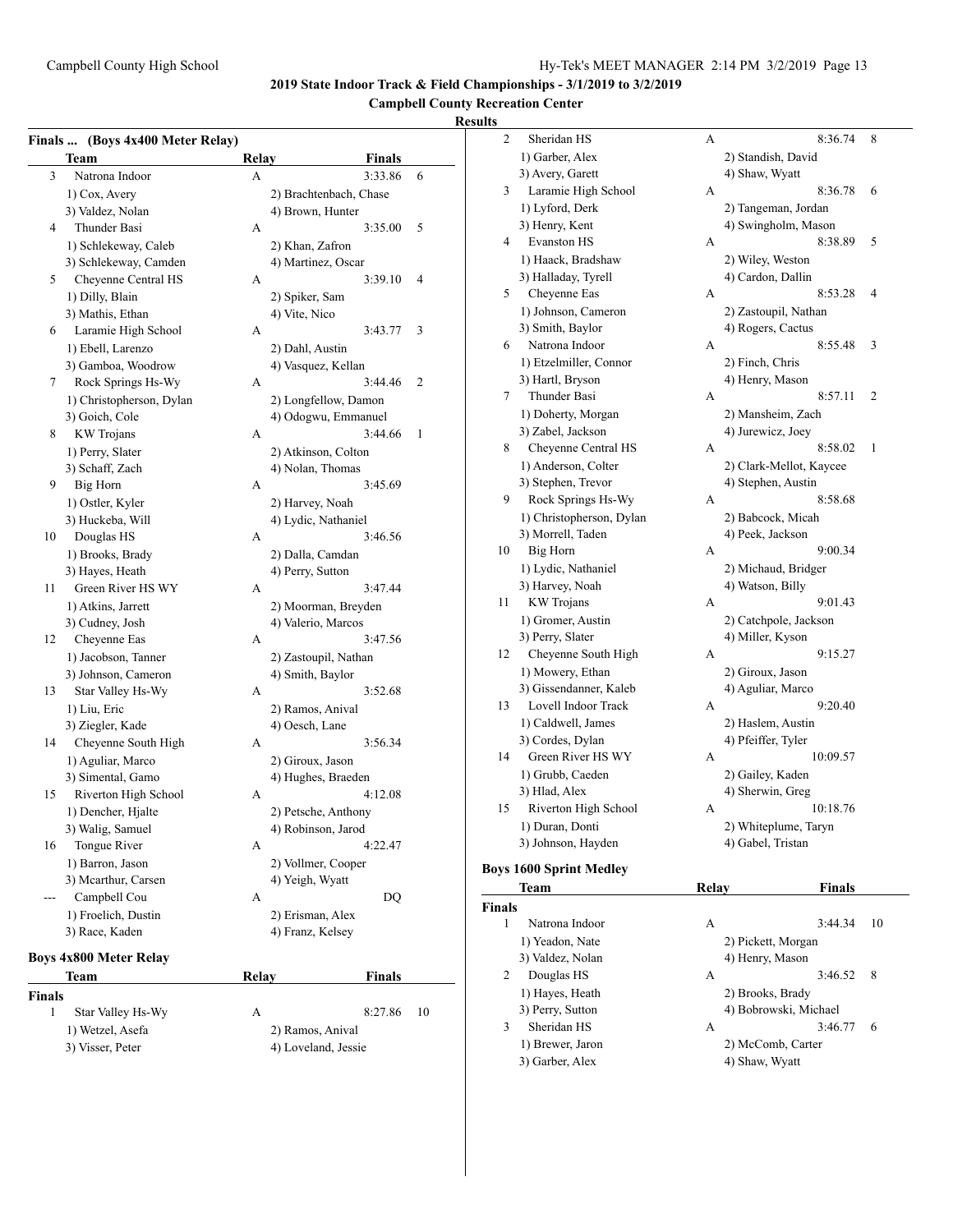## **Campbell County Recreation Center**

## **Results**

| Finals  (Boys 1600 Sprint Medley) |                         |                     |             |                |
|-----------------------------------|-------------------------|---------------------|-------------|----------------|
|                                   | Team                    | Relay               | Finals      |                |
| 4                                 | Thunder Basi            | A                   | 3:47.02     | 5              |
|                                   | 1) Hoffman, Donovan     | 2) Edwards, Tyson   |             |                |
|                                   | 3) Martinez, Oscar      | 4) Jurewicz, Joey   |             |                |
| 5                                 | Rock Springs Hs-Wy      | A                   | 3:50.72     | 4              |
|                                   | 1) Mei, Kevin           | 2) Salcido, Erick   |             |                |
|                                   | 3) Longfellow, Damon    | 4) Goich, Cole      |             |                |
| 6                                 | <b>Evanston HS</b>      | A                   | 3:51.57     | 3              |
|                                   | 1) Barker, Jamin        | 2) Cornia, Tyus     |             |                |
|                                   | 3) Periman, Cris        | 4) Cardon, Dallin   |             |                |
| 7                                 | Cheyenne Central HS     | A                   | 3:52.33     | 2              |
|                                   | 1) Tangeman, Seth       | 2) Bell, Nolan      |             |                |
|                                   | 3) Clark-Mellot, Kaycee | 4) Stephen, Trevor  |             |                |
| 8                                 | Laramie High School     | A                   | 3:53.84     | 1              |
|                                   | 1) Smith, Matt          | 2) Ayala, Kevin     |             |                |
|                                   | 3) Ebell, Larenzo       | 4) Tangeman, Jordan |             |                |
| 9                                 | Star Valley Hs-Wy       | A                   | 3:54.53     |                |
|                                   | 1) Castillo, David      | 2) Ziegler, Kade    |             |                |
|                                   | 3) Liu, Eric            | 4) Ramos, Anival    |             |                |
| 10                                | Cheyenne Eas            | A                   | 3:55.42     |                |
|                                   | 1) Hageman, Sam         | 2) Sheets, Jacee    |             |                |
|                                   | 3) Smith, Baylor        | 4) Rogers, Cactus   |             |                |
| 11                                | Cheyenne South High     | A                   | 4:00.18     |                |
|                                   | 1) Hughes, Braeden      | 2) Simental, Gamo   |             |                |
|                                   | 3) Aguliar, Marco       | 4) Mowery, Ethan    |             |                |
| 12                                | Campbell Cou            | A                   | 4:05.01     |                |
|                                   | 1) Nava, Angel          | 2) Pitter, Vijay    |             |                |
|                                   | 3) Froelich, Dustin     | 4) Massman, Skylar  |             |                |
| 13                                | Worland High School     | A                   | 4:22.53     |                |
|                                   | 1) Nicholas, Chris      | 2) Olvera, Victor   |             |                |
|                                   | 3) Welsh, Branden       | 4) Wassum, Jackson  |             |                |
|                                   | <b>Boys High Jump</b>   |                     |             |                |
|                                   | Name                    | <b>School</b>       | Finals      |                |
|                                   |                         |                     |             |                |
| <b>Finals</b><br>1                |                         | Natrona Indo        |             | 10             |
|                                   | Brown, Hunter           |                     | 6-07.00     |                |
| 2                                 | Warner, Colby           | Lovell Indoo        | 6-04.00     | 8              |
| 3                                 | Danso, Jefferson        | Cheyenne Eas        | $6 - 02.00$ | 6              |
| 4                                 | Goss, Connor            | Sheridan HS         | 5-10.00     | 4              |
| 4                                 | Gamboa, Woodrow         | Laramie High        | 5-10.00     | $\overline{4}$ |
| $\overline{\mathbf{4}}$           | Perry, Sutton           | Douglas HS          | 5-10.00     | 4              |
| $\tau$                            | Grenz, Jared            | Cody                | J5-10.00    | $\mathfrak{2}$ |
| 8                                 | Wagner, Nathan          | Sheridan HS         | J5-10.00    | 1              |
| 9                                 | Taylor, Trent           | Sheridan HS         | $J5-10.00$  |                |
| 10                                | Brown, Isaac            | Cheyenne Cen        | 5-08.00     |                |
| 10                                | Taylor, Isaac           | Cody                | 5-08.00     |                |
| 10                                | Odogwu, Emmanuel        | Rock Springs        | 5-08.00     |                |
| 10                                | Vollmer, Cooper         | Tongue River        | 5-08.00     |                |
| 10                                | Davis, Orry             | Cheyenne Cen        | 5-08.00     |                |
| 15                                | Morris, Aidan           | Laramie High        | 5-06.00     |                |

15 Kear, Grayson KW Trojans 5-06.00 15 Gonzalez, Edel Natrona Indo 5-06.00 15 Minchow, Hayden Thunder Basi 5-06.00 19 Schaff, Zach KW Trojans 5-04.00 --- Hastings, Anton Cheyenne Eas NH

| $---$         | Hoffmann, Landon       | Thunder Basi        | NΗ            |                |
|---------------|------------------------|---------------------|---------------|----------------|
|               | Bell, Nolan            | Cheyenne Cen        | NΗ            |                |
|               | Salcido, Ivan          | Rock Springs        | NΗ            |                |
| ---           | Robinson, Jarod        | Riverton Hig        | NΗ            |                |
|               | Jacobson, Tanner       | Cheyenne Eas        | NΗ            |                |
| ---           | Scott, Noah            | Cheyenne Cen        | NΗ            |                |
|               | <b>Boys Pole Vault</b> |                     |               |                |
|               | Name                   | School              | <b>Finals</b> |                |
| <b>Finals</b> |                        |                     |               |                |
| 1             | Micheli, Conner        | Mountain Vie        | 14-03.00      | 10             |
| 2             | Foy, Ryan              | <b>KW</b> Trojans   | 13-06.00      | 7              |
| 2             | Legler, Matt           | Sheridan HS         | 13-06.00      | 7              |
| 4             | Cathey, Davis          | Campbell Cou        |               | 5              |
|               |                        | Sheridan HS         | 13-00.00      |                |
| 5             | Karajanis, Ryan        |                     | J13-00.00     | 4              |
| 6             | Morris, Aidan          | Laramie High        | 12-06.00      | 2.5            |
| 6             | Skalasky, Karson       | <b>KW</b> Trojans   | 12-06.00      | 2.5            |
| 8             | Moeller, Caden         | Sheridan HS         | 12-00.00      | 1              |
| 9             | Imus, Rico             | <b>Thunder Basi</b> | 11-06.00      |                |
| 9             | Periman, Cris          | <b>Evanston HS</b>  | 11-06.00      |                |
| 11            | Sandoval, Garrett      | <b>KW</b> Trojans   | 11-00.00      |                |
| 11            | Hunter, Cody           | Cheyenne Cen        | 11-00.00      |                |
| 11            | Zastoupil, Nathan      | Cheyenne Eas        | 11-00.00      |                |
| 14            | Barker, Jamin          | <b>Evanston HS</b>  | 10-06.00      |                |
| 14            | Bickell, Jaden         | Cheyenne Eas        | 10-06.00      |                |
| 14            | Hastings, Anton        | Cheyenne Eas        | 10-06.00      |                |
| 14            | Dollard, Christian     | Cheyenne Eas        | 10-06.00      |                |
| 18            | Jaques, Grahm          | Laramie High        | 10-00.00      |                |
|               | Roberts, Colton        | Campbell Cou        | NΗ            |                |
| ---           | Karajanis, Shane       | Sheridan HS         | NΗ            |                |
| ---           | Geoghegan, Daniel      | Cody                | NΗ            |                |
| $---$         | Leupold, Shay          | Campbell Cou        | NΗ            |                |
| ---           | Bettelyoun, Micheal    | Rock Springs        | NΗ            |                |
|               | <b>Boys Long Jump</b>  |                     |               |                |
|               | Name                   | School              | <b>Finals</b> |                |
| <b>Finals</b> |                        |                     |               |                |
| 1             | Brown, Hunter          | Natrona Indo        | 23-10.00      | 10             |
| 2             | Upton, Jason           | Laramie High        | 23-02.00      | 8              |
| 3             | Yoosook, Emory         | KW Trojans          | 22-07.50      | 6              |
| 4             | Merritt, Dakota        | Cheyenne Eas        | 22-05.25      | 5              |
| 5             | Moore, Wyatt           | <b>Star Valley</b>  | 22-00.50      | 4              |
| 6             | Smith, Matt            | Laramie High        | 21-09.50      | 3              |
| 7             | Greenelsh, Liam        | <b>Big Horn</b>     | 21-03.00      | $\mathfrak{2}$ |
| 8             | Wodahl, Marc           | Sheridan HS         | J21-03.00     | 1              |
| 9             | Spiker, Sam            | Cheyenne Cen        | 20-10.00      |                |
| 10            | Hymas, Seth            | Rock Springs        | 20-06.00      |                |
| 11            | Douthit, Drew          | Thunder Basi        | 20-05.50      |                |
| 12            | Lamm, Haden            | Chevenne Eas        | 20-02.75      |                |
| 13            | Minchow, Hayden        | <b>Thunder Basi</b> | 19-11.50      |                |
| 14            | Race, Kaden            | Campbell Cou        | 19-08.00      |                |
| 15            | Ozuna, Mason           | Mountain Vie        | 19-07.25      |                |
|               | Preator, Dylan         | Lovell Indoo        |               |                |
| 16<br>17      | Campbell, Tehl         | Natrona Indo        | 19-06.25      |                |
|               |                        | Natrona Indo        | 19-04.25      |                |
| 18            | Douglas, Robert        |                     | 19-04.00      |                |
| 19            | Taylor, Trent          | Sheridan HS         | 19-03.75      |                |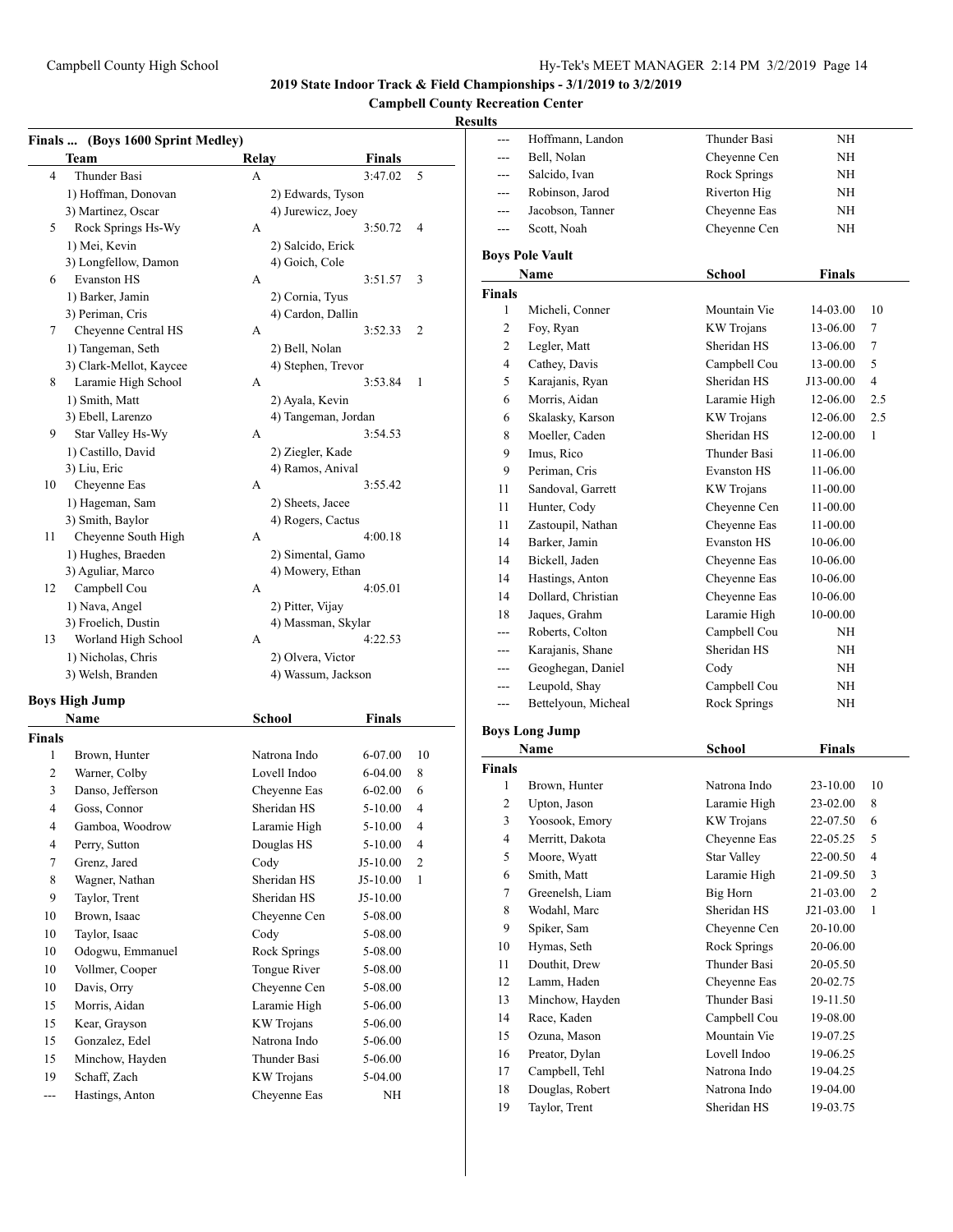**Campbell County Recreation Center**

|               | (Boys Long Jump)        |                     |                      |                |
|---------------|-------------------------|---------------------|----------------------|----------------|
| <b>Finals</b> | Name                    | School              | <b>Finals</b>        |                |
| 20            | Sweeney, Colter         | Mountain Vie        | 19-00.00             |                |
| 21            | Lindsay, C.J.           | Lovell Indoo        | 18-09.50             |                |
| 22            | Stewart, Aaron          | Star Valley         | 18-06.00             |                |
| 23            | Cox, Avery              | Natrona Indo        | 18-05.50             |                |
| 24            | Fawson, John            | Riverton Hig        | 18-04.50             |                |
| 25            | McComb, Carter          | Sheridan HS         | 18-03.50             |                |
| 26            | Huckeba, Will           | Big Horn            | 18-02.50             |                |
| 26            | Reynolds, Tobin         | Sheridan HS         | 18-02.50             |                |
|               | Oesch, Lane             | <b>Star Valley</b>  |                      |                |
| 28<br>29      | Harnack, Thomas         |                     | 18-02.00<br>18-01.50 |                |
|               |                         | <b>Star Valley</b>  |                      |                |
| 30            | Grenz, Jared            | Cody                | 18-01.00             |                |
| 31            | Imus, Rico              | Thunder Basi        | 18-00.75             |                |
| 32            | Walker, Christian       | Big Horn            | 17-06.00             |                |
| 33            | Hoffmann, Landon        | Thunder Basi        | 17-04.75             |                |
| 34            | Gomez, Ramon            | Laramie High        | 17-03.25             |                |
| 35            | Kunkle, Domenick        | Green River         | 17-03.00             |                |
| 35            | Walig, Samuel           | Riverton Hig        | 17-03.00             |                |
| 37            | Stevenson, Destry       | <b>Rock Springs</b> | 17-01.50             |                |
| 37            | Walker, Sean            | <b>Big Horn</b>     | 17-01.50             |                |
| 37            | Francom, Cade           | <b>Evanston HS</b>  | 17-01.50             |                |
| 40            | Keller, Joseph          | Worland High        | 17-01.00             |                |
| 41            | Watkins, Tristan        | Riverton Hig        | 16-11.75             |                |
| 42            | Dencher, Hjalte         | Riverton Hig        | 16-08.00             |                |
| 43            | Bronnenberg, Hayden     | Cody                | 15-05.50             |                |
| 44            | Joy, Kalem              | Lovell Indoo        | 15-01.00             |                |
| 45            | Sapp, Kalen             | Lovell Indoo        | 13-11.00             |                |
| 46            | Mcarthur, Carsen        | Tongue River        | 11-05.50             |                |
| ---           | Barker, Jamin           | <b>Evanston HS</b>  | FOUL                 |                |
| ---           | Judd, Travis            | Laramie High        | FOUL                 |                |
|               | <b>Boys Triple Jump</b> |                     |                      |                |
|               | Name                    | <b>School</b>       | <b>Finals</b>        |                |
| <b>Finals</b> |                         |                     |                      |                |
| 1             | Danso, Jefferson        | Cheyenne Eas        | 47-00.25             | 10             |
| 2             | Brown, Hunter           | Natrona Indo        | 45-05.00             | 8              |
| 3             | Upton, Jason            | Laramie High        | 43-05.50             | 6              |
| 4             | Spiker, Sam             | Cheyenne Cen        | 42-05.00             | 5              |
| 5             | Smith, Matt             | Laramie High        | 42-03.50             | 4              |
| 6             | Preator, Dylan          | Lovell Indoo        | 41-09.75             | 3              |
| $\tau$        | Dilly, Blain            | Chevenne Cen        | 41-06.25             | $\mathfrak{2}$ |
| 8             | Greenelsh, Liam         | Big Horn            | 41-03.00             | 1              |
| 9             | Nolan, Thomas           | <b>KW</b> Trojans   | 40-10.00             |                |
| 10            | Ozuna, Mason            | Mountain Vie        | 39-10.50             |                |
| 11            | Wodahl, Marc            | Sheridan HS         | 39-09.75             |                |
| 12            | Lamm, Haden             | Cheyenne Eas        | 39-07.25             |                |
| 13            | Odogwu, Emmanuel        | Rock Springs        | 39-07.00             |                |
| 14            | Judd, Travis            | Laramie High        | 39-06.50             |                |
| 15            | Sweeney, Colter         | Mountain Vie        | 38-11.75             |                |
| 16            | Valdez, Nolan           | Natrona Indo        | 38-07.50             |                |
| 17            | Stewart, Aaron          | <b>Star Valley</b>  | 38-04.00             |                |
| 18            | Chlapowski, Joseph      | Laramie High        | 37-00.00             |                |
| 19            | Gonzalez, Edel          | Natrona Indo        | 36-09.75             |                |
| 20            | Meinecke, Kyle          | Sheridan HS         | 36-09.50             |                |
| 21            | Dube, Max               | Sheridan HS         | 36-08.50             |                |
|               |                         |                     |                      |                |

| ,,,,, |                               |                              |                |
|-------|-------------------------------|------------------------------|----------------|
| 22    | Douglas, Robert               | Natrona Indo                 | 35-08.00       |
| 23    | Reynolds, Tobin               | Sheridan HS                  | 35-06.00       |
| 24    | Joy, Kalem                    | Lovell Indoo                 | 29-08.00       |
|       | <b>Boys Shot Put</b>          |                              |                |
|       | Name                          | School                       | <b>Prelims</b> |
|       | <b>Preliminaries</b>          |                              |                |
| 1     | Kienzle, Ryan                 | Thunder Basi                 | 54-02.00q      |
| 2     | Gustafson, Brendon            | Natrona Indo                 | $52-08.00q$    |
| 3     | Uglow, Scott                  | Cheyenne Eas                 | $51-07.50q$    |
| 4     | Woodruff, Nathaniel           | Cheyenne Cen                 | $50-02.00q$    |
| 5     | Bullock, Tanner               | Cheyenne Cen                 | $50-01.00q$    |
| 6     | Vielhauer, Gaige              | Sheridan HS                  | 49-10.00q      |
| 7     | Harris, Corbin                | Cheyenne Cen                 | 49-08.50q      |
| 8     | Cash, Riley                   | Cheyenne Cen                 | 49-08.00g      |
| 9     | Corr, Joshua                  | Natrona Indo                 | $47-11.00q$    |
| 10    | Geffre, Zach                  | Rock Springs                 | $46-09.00q$    |
| 11    | Lindsay, Quinn                | Lovell Indoo                 | $46 - 02.00q$  |
| 12    | Glick, Marcus                 | Thunder Basi                 | $45-10.00q$    |
| 13    | Good, Ryan                    | Lovell Indoo                 |                |
| 14    |                               |                              | $45-09.00q$    |
| 15    | Pitter, Vijay<br>Rizzi, Corey | Campbell Cou<br>Natrona Indo | 44-11.00g      |
|       |                               |                              | $44-00.00q$    |
| 16    | Quintero, Jesus               | <b>Evanston HS</b>           | 43-08.75g      |
| 17    | Bower, Trey                   | Chevenne Eas                 | $42 - 10.00q$  |
| 18    | Zastoupil, Eric               | Cheyenne Eas                 | $42 - 07.00q$  |
| 19    | Malone, Tel                   | Mountain Vie                 | 42-02.75q      |
| 20    | Freeman, Taigen               | Chevenne Eas                 | $42 - 02.50q$  |
| 21    | Santistevan, Hudson           | Natrona Indo                 | $41-08.50q$    |
| 21    | Valerio, Zach                 | Cheyenne Eas                 | $41 - 08.50q$  |
| 23    | Lelei, Alokihakau             | Douglas HS                   | $41 - 08.00q$  |
| 24    | Dower, Kaden                  | Western Heri                 | $40 - 09.50q$  |
| 25    | Millin, Matt                  | Cheyenne Cen                 | 40-04.50q      |
| 26    | Lamm, Nathan                  | Cheyenne Eas                 | $40-04.00q$    |
| 27    | Mcmurtrey, Jacob              | <b>Evanston HS</b>           | 38-00.75q      |
|       | Ostler, Kyler                 | Big Horn                     | FOUL           |
|       | Mayes, Hunter                 | Lovell Indoo                 | <b>FOUL</b>    |
| ---   | May, Griffin                  | Douglas HS                   | FOUL           |
| ---   | Vatne, Colton                 | <b>Thunder Basi</b>          | FOUL           |
| ---   | Smith, Caden                  | Riverton Hig                 | FOUL           |
| ---   | Rader, Nolan                  | <b>Big Horn</b>              | <b>FOUL</b>    |
|       | Robles, Alan                  | Campbell Cou                 | FOUL           |
|       | Weese, David                  | Cheyenne Cen                 | FOUL           |
| ---   | Skalsky, Karter               | Natrona Indo                 | FOUL           |
|       | Packard, Jace                 | Cheyenne Sou                 | FOUL           |
| ---   | Virtue, Zackary               | Douglas HS                   | FOUL           |
| ---   | Wesnitzer, Austin             | Laramie High                 | FOUL           |
| ---   | Downing, Oshea                | Worland High                 | FOUL           |
|       | Doyle, Rayshwn                | Campbell Cou                 | FOUL           |
| ---   | Cornia, Sam                   | Lovell Indoo                 | FOUL           |
| ---   | Galaraza, Jose                | Worland High                 | FOUL           |
| ---   | Gallegos, Met                 | <b>Evanston HS</b>           | FOUL           |
| ---   | French, Adam                  | Campbell Cou                 | FOUL           |
|       | Barker, Bridger               | <b>Evanston HS</b>           | FOUL           |
|       | Brisko, River                 | Thunder Basi                 | FOUL           |
| ---   | Adsit, Ayden                  | <b>KW</b> Trojans            | FOUL           |
|       | Claney, Kooper                | Natrona Indo                 | FOUL           |